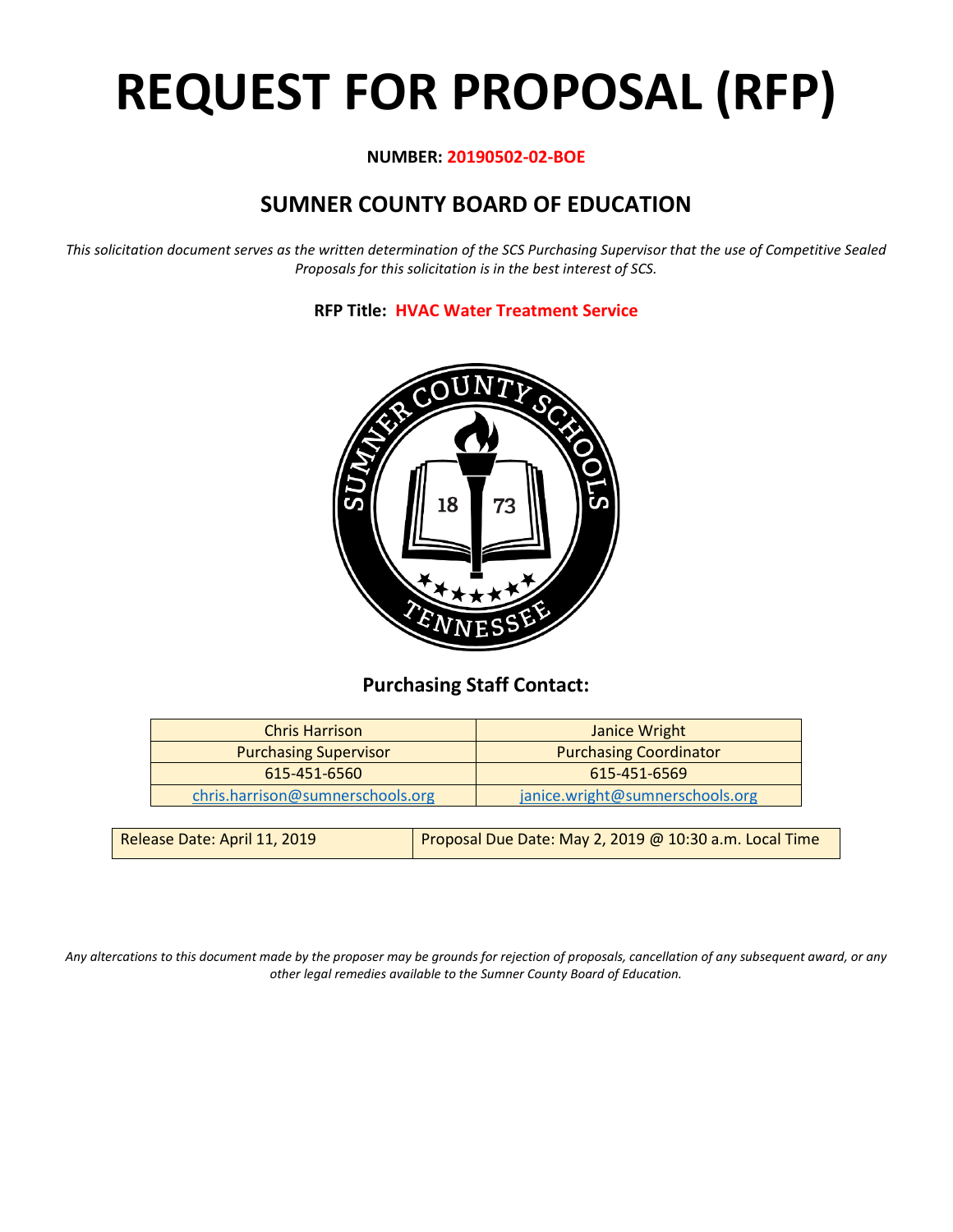## **NOTICE TO PROPOSERS**

There may be one or more amendments to this RFP. In order to receive communication for any such amendments issued specifically to this RFP, the proposer must provide a Notice of Intent to Propose to the Sumner County Board of Education (SCS) Purchasing Department. The proposer must utilize this form when submitting notice. The notice may be sent by email to: Purchasing Office, purchasing@sumnerschools.org. SCS will send amendments only to those proposers which complete and return this information by the deadline list in the RFP Schedule of Events (Section 4).

| <b>RFP Number:</b>      | 20190502-02-BOE HVAC Water Treatment Service |
|-------------------------|----------------------------------------------|
| Company Name:           |                                              |
| <b>Mailing Address:</b> |                                              |
|                         |                                              |
|                         |                                              |
| Phone Number:           |                                              |
| <b>Contact Person:</b>  |                                              |
| <b>Email Address:</b>   |                                              |
|                         |                                              |
| Authorized Signature    |                                              |
| <b>Printed Name</b>     |                                              |
| Date                    |                                              |

Emailed amendments will be sent in a Microsoft Word (Office for Windows) or Portable Document Format (pdf) format. Any alterations to the document made by the proposer may be grounds for rejection of proposal, cancellation of any subsequent award or any other legal remedies available to the Sumner County Board of Education.

Amendments will also be posted on the SCS website **https://sumnerschools.org/index.php/current-bids-and-rfps** and attached to the solicitation listing as a PDF or WORD file. Check the particular solicitation on the Current Bids and RFPs webpage for any posted amendments.

By completing and returning this form, the Proposer has expressed its intent to provide a proposal for **20190502-02-BOE HVAC Water Treatment Service.**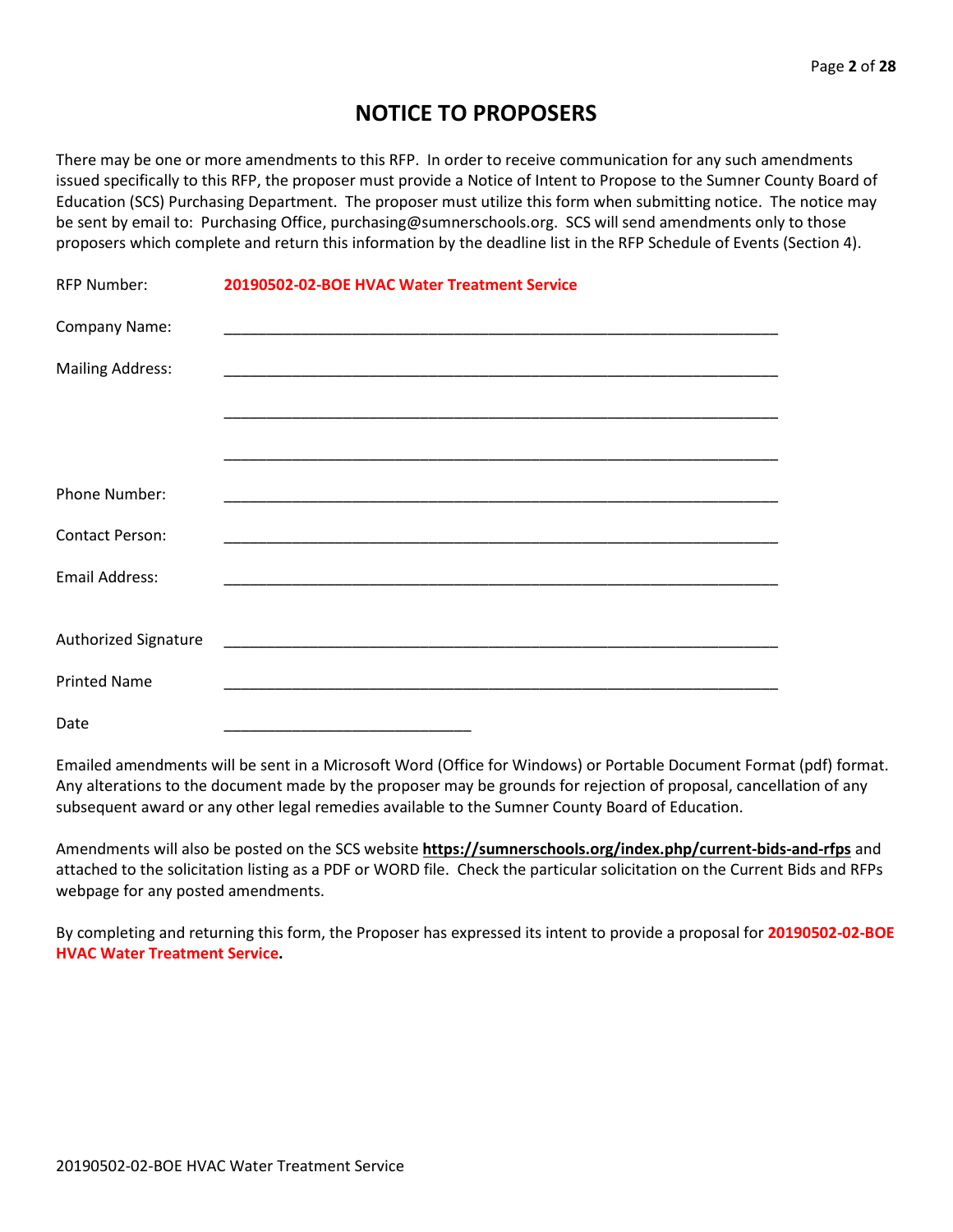## **TABLE OF CONTENTS**

- 1. Introduction/Overview
	- 1.1. Purpose
	- 1.2. Contact Information
- 2. Requirements
	- 2.1. Contract Term
	- 2.2. Scope of Work/Specifications
	- 2.3. Contactor Obligations
- 3. Source Selection and Contract Award
- 4. Schedule of Events
- 5. Instructions for Proposal
	- 5.1. Required Forms
	- 5.2. New Vendors
	- 5.3. Acknowledgement of Insurance Requirements
	- 5.4. Clarification and Interpretation of RFP
	- 5.5. Proposal Package
	- 5.6. Delivery of Proposals
	- 5.7. Evaluation of Proposals
	- 5.8. Request for Clarification of Proposals
	- 5.9. Protests

#### 6. Attachments

- 6.1. Contact Information
- 6.2. Bid Form/Certification
- 6.3. References
- 6.4. Certification Regarding Debarment or Suspension
- 6.5. Condition of Submitting Proposal
- 6.6. Statement of Non-Collusion
- 6.7. Attestation Re Personnel
- 6.8. Drug Free Workplace Affidavit
- 6.9. IRS Form W-9
	- \**An online, fillable version can be found at https://www.irs.gov/pub/irs-pdf/fw9.pdf*
- 6.10. Standard Terms & Conditions
- 6.11. Vendor Checklist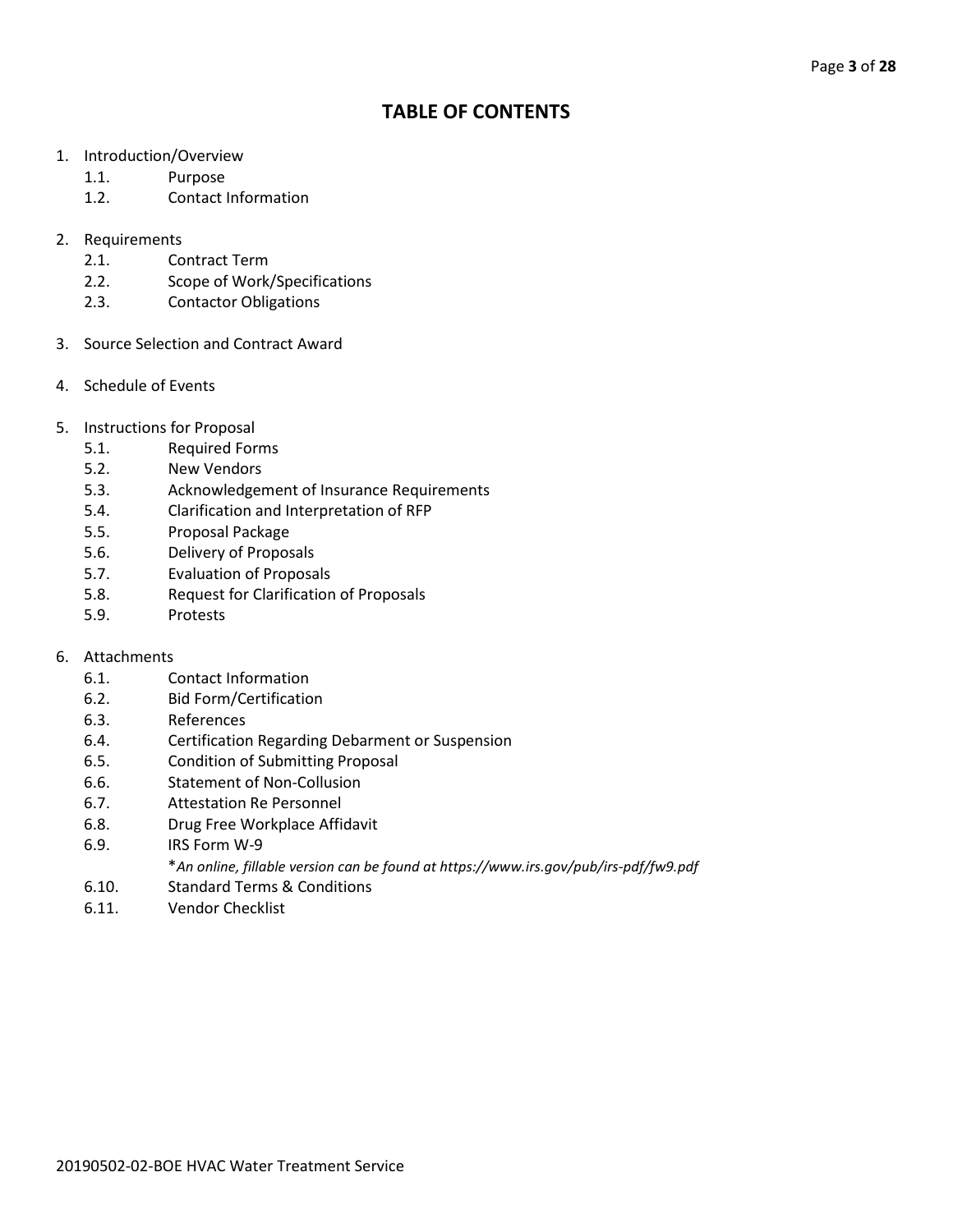#### 1. Introduction/Overview

#### 1.1. Purpose

The Sumner County Board of Education (SCS) is requesting sealed proposals to treat and maintain the water in cooling and heating units.

1.2. Contact Information

Unauthorized contact regarding this RFP with employees or officials of SCS other than the Purchasing Supervisor named below may result in disqualification from this procurement process.

Interested parties must direct all communication regarding this RFP to the Purchasing Supervisor, who is SCSs only official point of contact for this RFP.

| <b>RFP Procedures</b>            | <b>RFP Specifications</b>      |
|----------------------------------|--------------------------------|
| Chris Harrison                   | <b>Bruce Atkins</b>            |
| <b>Purchasing Supervisor</b>     | Maintenance Department         |
| 1500 Airport Road                | 1500 Airport Road              |
| Gallatin, TN 37066               | Gallatin, TN 37066             |
| chris.harrison@sumnerschools.org | bruce.atkins@sumnerschools.org |
|                                  |                                |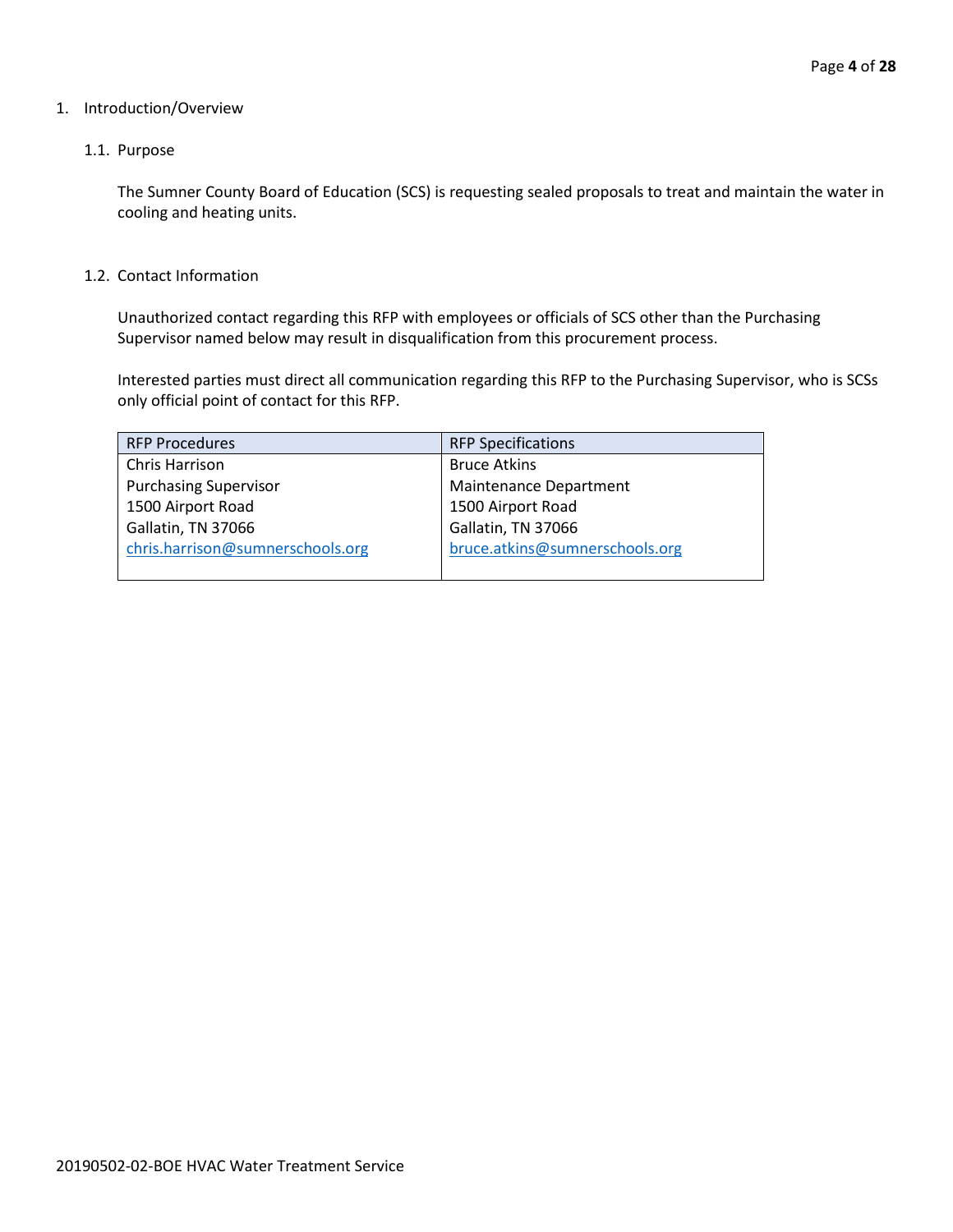#### 2. Requirements

#### 2.1. Contract Term

It is the intention of SCS to award a contract for a one-year term beginning July 1, 2019 thru June 30, 2020. SCS reserves the right to extend the contract for an additional four (4) one-year terms subject to agreement between both parties and approval by the SCS Board at its' regular stated meeting. SCS shall accept a request for price increase no lather sixty (60) days prior to the current term's expiration date.

#### 2.2. Scope of Work / Specifications

Listed below are the specifications for the "total coverage" water treatment program.

#### **COOLING TOWER CONTROL**

A solid chemical treatment program for all tower systems shall provide corrosion, scale/deposit, and microbiological control.

#### A. **Scale and Corrosion Control**

Provide solid chemical treatment that includes phosphonates for scale and corrosion control, dispersants and crystal modifiers for scale and deposit control, and tolyltriazole for copper corrosion control.

All cooling towers will be modified in order to utilize solid treatment technology. The use of the required feeder boards and installation shall be included in the contract price. The feeder boards shall remain the property of the water treatment contractor and any maintenance required during the contract period shall also be included. The existing chemical feed pumps should be adequate to administer the solid treatment program. If new pumps are required, they shall be included in the contract price.

The chemical feedrate should supply the following parameters:

| Total active phosphonate                 | 2 - 4 ppm     |
|------------------------------------------|---------------|
| Total active dispersant/crystal modifier | $2 - 6$ ppm   |
| Tolyltriazole                            | $0.5 - 1$ ppm |

#### B. **Microbiological Control**

Must meet all EPA and State of Tennessee standards with reference to concentrations in bleed-off water from system in which it is applied and must be labeled to meet all EPA requirements.

Personal safety is of major importance and the biocide program shall be automated on all cooling tower systems.

All cooling towers shall be modified to utilize a solid biocide program. The use of the required feeder boards, pumps, and installation shall be included in the contract price. The feed equipment shall remain the property of the water treatment contractor and any maintenance required during the contract period shall also be included.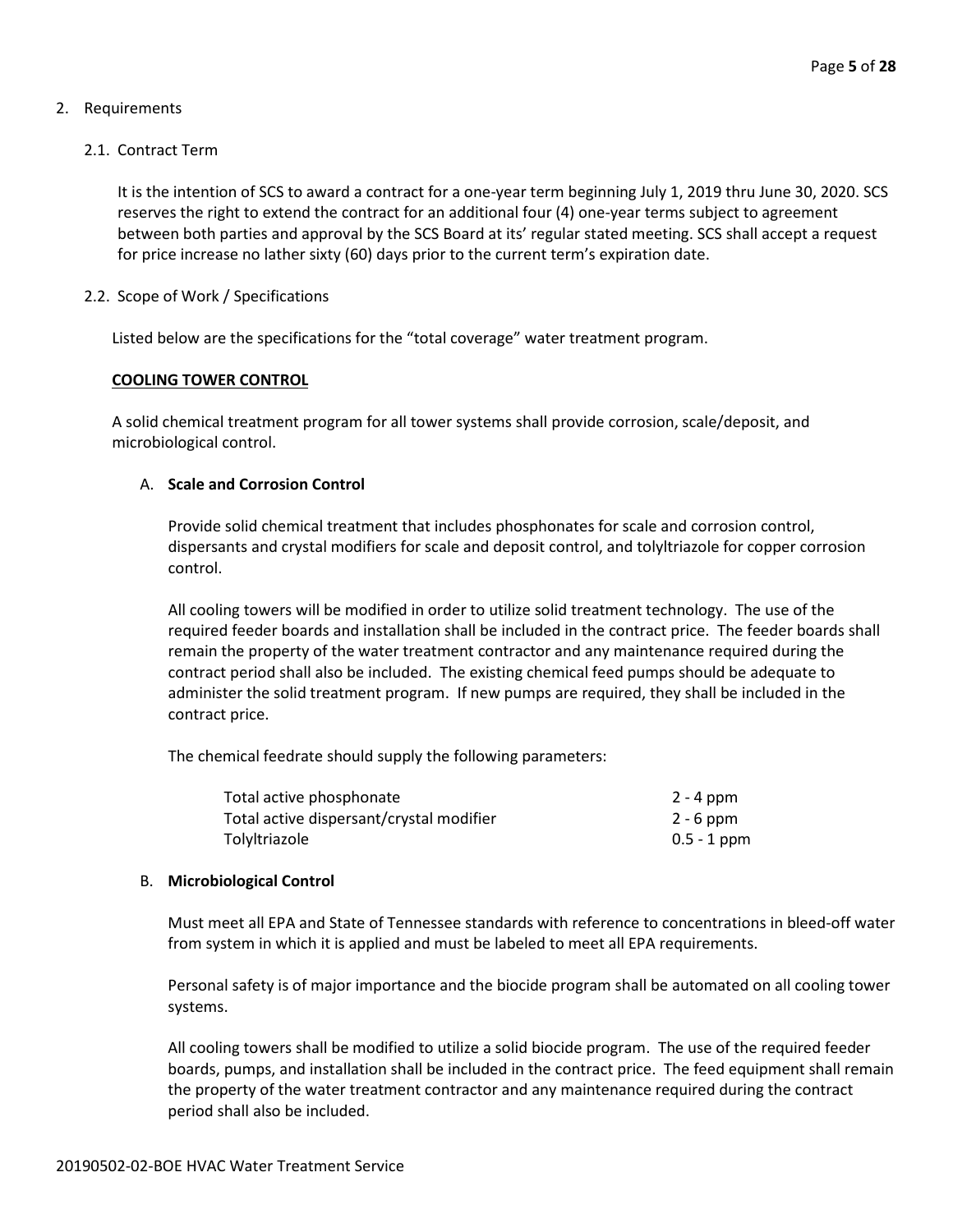The automated solid biocide program shall use an oxidizing microbiocide to provide biological control.

The water treatment supplier must have the capability of testing for biological contamination and control. The supplier must also have the capability of running *Legionella* tests as required.

#### C. **Bleedoff Control**

Cycles of concentration are to be maintained within a range of 4.0 to 5.0 wherever possible.

#### **D. Conductivity Control and Chemical Feed Equipment**

All existing conductivity controllers and chemical feed pumps to be used unless deemed unrepairable.

The use of the required solid feeder boards for the cooling towers and installation shall be included in the contract price. The feeder boards shall remain the property of the water treatment contractor and any maintenance required during the contract period shall also be included.

The contract agreement for "total coverage" shall include any equipment necessary to control/meter/inject into system(s) to be treated. Any required installation of such control/metering/injecting equipment and all materials for such installation shall be provided by the Contractor under "total coverage" price per contract agreement. The control/metering/injecting equipment shall remain the property of the Contractor, who is responsible for the cost of maintenance and upkeep of said equipment.

Repairs or maintenance required on the systems themselves (cooling towers, heat exchangers, etc.) shall be done by School System maintenance personnel. Water treatment company shall notify School System of any required maintenance noticed during the service visits. (ex. Float adjustments, make up valves, pop off valves, etc.)

#### **CLOSED LOOP AND GEOTHERMAL WATER SYSTEMS**

#### A. **Corrosion Control**

Provide a treatment program that uses nitrite/borate as the primary corrosion inhibitor with tolyltriazole for copper protection.

The sodium nitrite level must be maintained within 800 to 1500 ppm control range, with tolyltriazole present at 5 to 50 ppm. pH should be maintained in the range of 8.0 – 11.0.

Should a loop become contaminated with bacteria, provide biocide dosage until control is maintained.

Record water meter readings on systems equipped with makeup water meters and calculate water usage.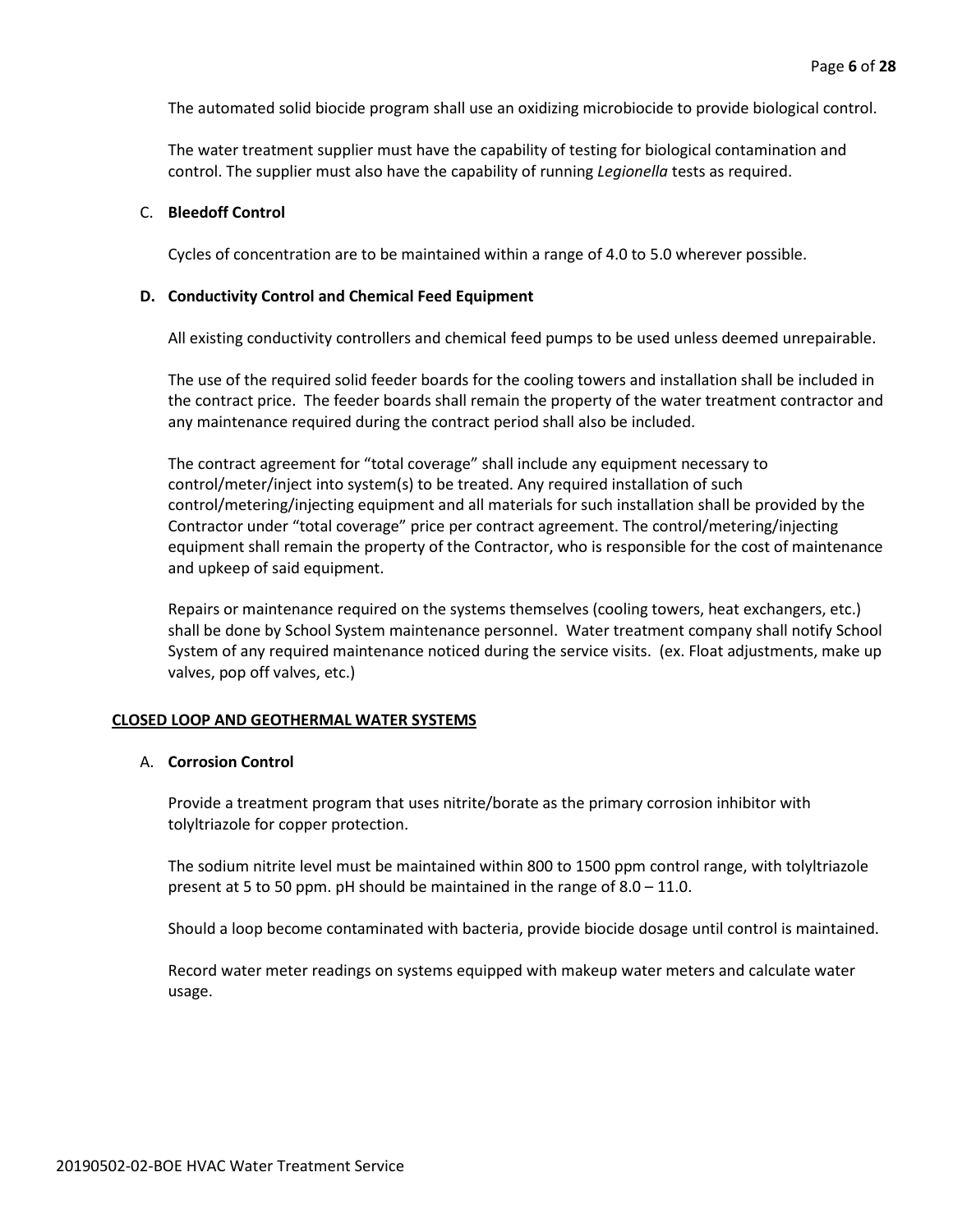#### **PULSED ELECTROMAGNETIC FIELD SYSTEMS**

Monthly service visits shall be provided for these systems. Service of these systems shall consist of testing the water and recording the data as outlined by the manufacturer. All control parameters as outlined by the manufacturer shall be followed.

#### **REQUIRED SUPERVISORY SERVICES**

#### **A. Service Frequency**

Closed loops and geothermal systems will be serviced on a quarterly basis once treated to specifications. Cooling towers will be serviced monthly when in operation.

#### **B. Services provided during each service call**

- Conduct chemical tests on each system (treatment residuals, conductivity, etc.)
- Maintain treatment inventory, deliver treatment products to point of use, and add to systems as required.
- Check, calibrate and clean conductivity control and chemical feed equipment as required. Inspect equipment for cleanliness and proper operation.
- Provide service reports in electronic format listing test results
- Provide a method to store technical data and service reports in an electronic format for easy and efficient access by Sumner County school personnel.

#### C. **Other Services**

- Training seminars provided on location as often as need arises.
- Deposit analysis and Total Bacteria counts as required to maintain clean heat exchange equipment.

#### **QUALIFICATIONS**

- Primary business activity is water treatment and must have been in business for a minimum of five years with water treatment as primary business activity and live within 50 miles.
- Must have laboratory facility capable of running typical water and deposit analysis, corrosion coupon studies, and bacteria analysis.
- Must have at least one full time staff member who has a college degree in chemistry or a related technical degree whose primary function is technical support.
- Primary service representative must have at least 1-year experience in field service.
- Must have at least one back-up service representative who meets the same criteria as the primary representative.
- Service representatives must have State of Tennessee Pesticide Certification in Microbial Control.
- Provide resume for primary and back up representative as well as technical support staff with bid response.
- Provide copies of Tennessee Pesticide Certification cards for primary and back up representatives.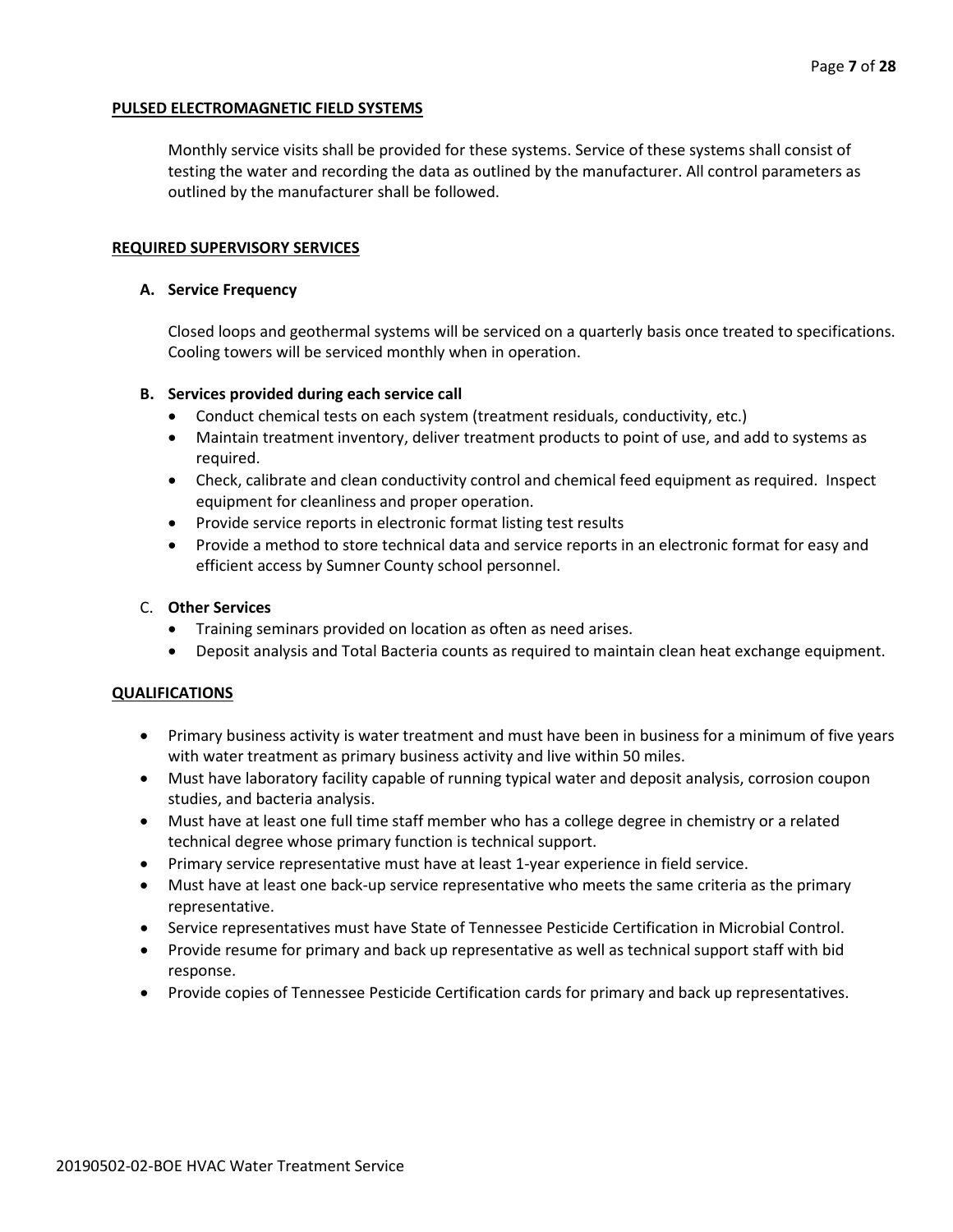|                | <b>LOCATION</b>                                           | <b>TYPE OF SYSTEM</b>                |
|----------------|-----------------------------------------------------------|--------------------------------------|
| $\mathbf{1}$   | <b>BEECH ELEMENTARY</b>                                   | <b>COOLING TOWER</b>                 |
|                | 3120 LONG HOLLOW PIKE                                     | <b>COMMON CLOSED LOOP</b>            |
|                | HENDERSONVILLE, TN 37075                                  |                                      |
| $\overline{2}$ | <b>BEECH HIGH</b>                                         | <b>COOLING TOWER</b>                 |
|                | 3126 LONG HOLLOW PIKE                                     | <b>COMMON CLOSED LOOP</b>            |
|                | HENDERSONVILLE, TN 37075                                  | *PULSED ELECTROMAGNETIC FIELD SYSTEM |
| $\overline{3}$ | <b>T.W. HUNTER MIDDLE</b>                                 | <b>GEOTHERMAL</b>                    |
|                | 3101 NEW HOPE ROAD                                        |                                      |
|                | <b>HENDERSONVILLE, TN 37075</b>                           |                                      |
| 4              | <b>MADISON CREEK ELEMENTARY</b>                           | <b>COOLING TOWER</b>                 |
|                | 1040 MADISON CREEK ROAD                                   | <b>COMMON CLOSED LOOP</b>            |
|                | HENDERSONVILLE, TN 37075                                  |                                      |
| 5              | <b>ELLIS MIDDLE</b>                                       | <b>CLOSED LOOP</b>                   |
|                | <b>100 INDIAN LAKE ROAD</b>                               | <b>HOT LOOP</b>                      |
|                | <b>HENDERSONVILLE, TN 37075</b>                           |                                      |
| 6              | NANNIE BERRY ELEMENTARY                                   | <b>GEOTHERMAL</b>                    |
|                | <b>138 INDIAN LAKE ROAD</b>                               |                                      |
|                | HENDERSONVILLE, TN 37075                                  |                                      |
| $\overline{7}$ | <b>INDIAN LAKE ELEMENTARY</b>                             | <b>COOLING TOWER</b>                 |
|                | <b>505 INDIAN LAKE ROAD</b>                               | <b>COMMON CLOSED LOOP</b>            |
|                | HENDERSONVILLE, TN 37075                                  |                                      |
| 8              | HENDERSONVILLE HIGH                                       | <b>COOLING TOWER</b>                 |
|                | <b>123 CHEROKEE ROAD</b>                                  | <b>COMMON CLOSED LOOP</b>            |
|                | HENDERSONVILLE, TN 37075                                  | *PULSED ELECTROMAGNETIC FIELD SYSTEM |
| 9              | <b>LAKESIDE PARK ELEMENTARY</b>                           | <b>COOLING TOWER</b>                 |
|                | <b>204 DOLPHUS DRIVE</b>                                  | <b>COMMON CLOSED LOOP</b>            |
|                | HENDERSONVILLE, TN 37075                                  |                                      |
| 10             | <b>HAWKINS MIDDLE</b>                                     | <b>COOLING TOWER</b>                 |
|                | 487-A WALTON FERRY ROAD                                   | <b>CLOSED LOOP</b>                   |
|                | HENDERSONVILLE, TN 37075                                  |                                      |
| 11             | <b>WALTON FERRY ELEMENTARY</b>                            | <b>COOLING TOWER</b>                 |
|                | <b>732 WALTON FERRY ROAD</b>                              | <b>BOILER</b>                        |
|                | HENDERSONVILLE, TN 37075                                  | <b>CHILLED LOOP</b>                  |
| 12             | <b>GEORGE WHITTEN ELEMENTARY</b>                          | <b>COOLING TOWER (Open)</b>          |
|                | 140 SCOTCH STREET                                         | <b>CHILLED LOOP</b>                  |
|                | HENDERSONVILLE, TN 37075                                  | HOT LOOP                             |
| 13             | <b>MERROL HYDE MAGNET</b>                                 | <b>HOT LOOP</b>                      |
|                | <b>128 TOWNSHIP DRIVE</b>                                 | <b>CHILLED LOOP</b>                  |
|                | HENDERSONVILLE, TN 37075                                  |                                      |
| 14             | KNOX DOSS MIDDLE @ DRAKES CREEK<br>1338 DRAKES CREEK ROAD | <b>GEOTHERMAL</b>                    |
|                | HENDERSONVILLE, TN 37075                                  |                                      |
|                |                                                           |                                      |
| 15             | <b>BURRUS ELEMENTARY @ DRAKES CREEK</b>                   | <b>GEOTHERMAL</b>                    |
|                | <b>1336 DRAKES CREEK ROAD</b>                             |                                      |
|                | HENDERSONVILLE, TN 37075                                  | <b>COOLING TOWER</b>                 |
| 16             | JACK ANDERSON ELEMENTARY                                  |                                      |
|                | 250 SHUTES LANE                                           | COMMON CLOSED LOOP                   |
|                | HENDERSONVILLE, TN 37075                                  | *PULSED ELECTROMAGNETIC FIELD SYSTEM |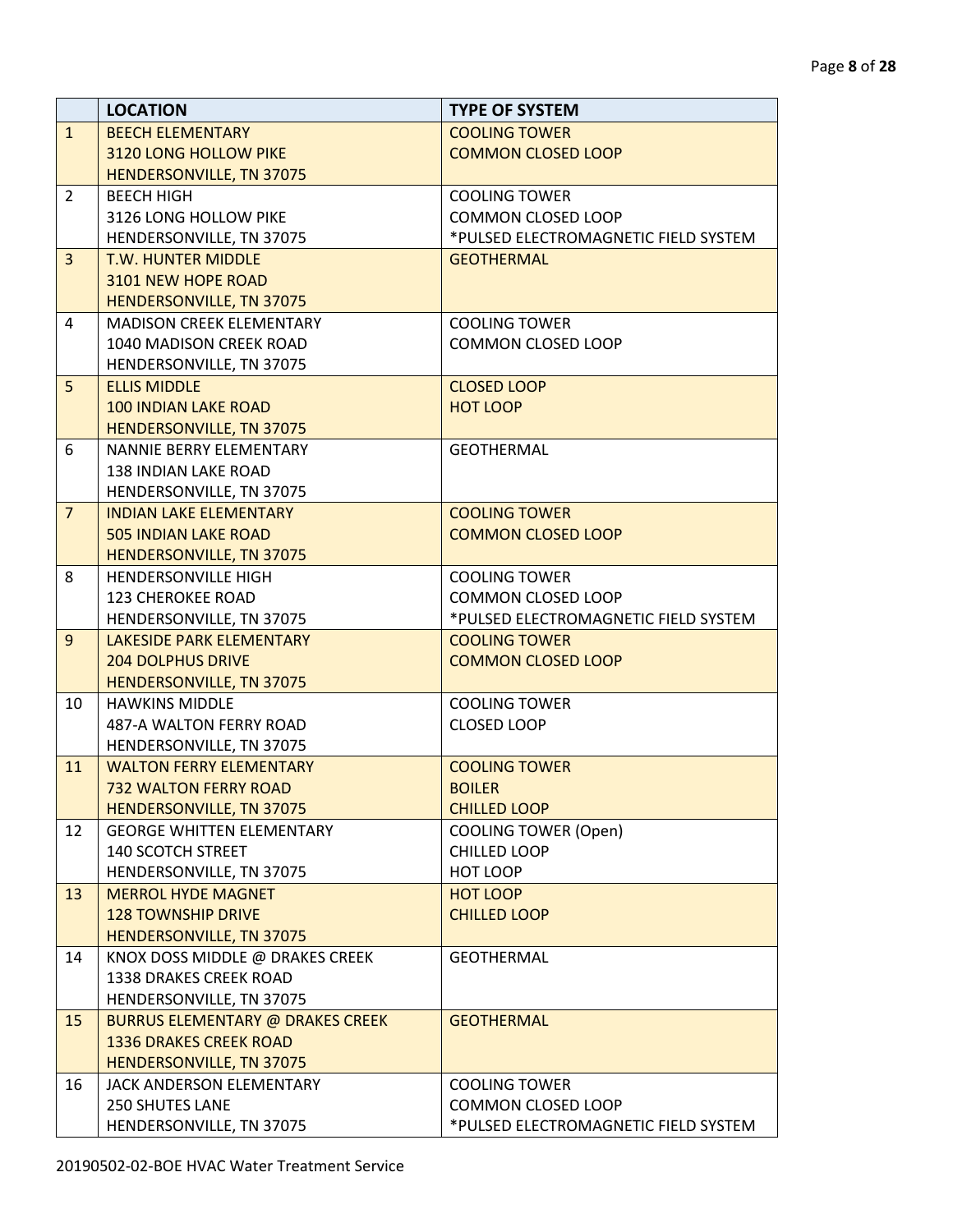| 17 | <b>STATION CAMP ELEMENTARY</b>                                   | <b>GEOTHERMAL</b>                                 |
|----|------------------------------------------------------------------|---------------------------------------------------|
|    | <b>1020 BISON TRAIL</b>                                          |                                                   |
|    | GALLATIN, TN 37066                                               |                                                   |
| 18 | <b>STATION CAMP HIGH</b>                                         | <b>GEOTHERMAL</b>                                 |
|    | <b>1040 BISON TRAIL</b>                                          |                                                   |
|    | GALLATIN, TN 37066                                               |                                                   |
| 19 | <b>STATION CAMP MIDDLE</b>                                       | <b>GEOTHERMAL</b>                                 |
|    | <b>281 BIG STATION CAMP BLVD.</b>                                |                                                   |
|    | GALLATIN, TN 37066                                               |                                                   |
| 20 | <b>GUILD ELEMENTARY</b>                                          | <b>COOLING TOWER</b>                              |
|    | <b>1018 SOUTH WATER AVENUE</b>                                   | <b>COMMON CLOSED LOOP</b>                         |
|    | GALLATIN, TN 37066                                               |                                                   |
| 21 | <b>GALLATIN HIGH</b>                                             | <b>GEOTHERMAL</b>                                 |
|    | 700 DAN P. HERRON DRIVE                                          | *PULSED ELECTROMAGNETIC FIELD SYSTEM              |
|    | GALLATIN, TN 37066                                               |                                                   |
| 22 | <b>RUCKER STEWART MIDDLE</b>                                     | <b>CHILLED LOOP</b>                               |
|    | <b>350 HANCOCK STREET</b>                                        | HOT LOOP                                          |
|    | GALLATIN, TN 37066                                               |                                                   |
| 23 | <b>VENA STUART ELEMENTARY</b>                                    | <b>COOLING TOWER</b>                              |
|    | <b>780 HART STREET</b>                                           | <b>COMMON CLOSED LOOP</b>                         |
|    | GALLATIN, TN 37066                                               |                                                   |
| 24 | <b>CENTRAL OFFICE ADMINISTRATION</b>                             | <b>GEOTHERMAL</b>                                 |
|    | <b>695 EAST MAIN STREET</b>                                      |                                                   |
|    | GALLATIN, TN 37066                                               |                                                   |
| 25 | <b>BENNY BILLS ELEMENTARY</b>                                    | <b>GEOTHERMAL</b>                                 |
|    | 1030 UNION SCHOOL ROAD                                           |                                                   |
|    | GALLATIN, TN 37066                                               |                                                   |
| 26 | <b>SHAFER MIDDLE</b>                                             | <b>COOLING TOWER</b>                              |
|    | 240 ALBERT GALLATIN BLVD.                                        | <b>COMMON CLOSED LOOP</b>                         |
|    | GALLATIN, TN 37066                                               |                                                   |
| 28 | BETHPAGE ELEMENTARY                                              | <b>COOLING TOWER</b>                              |
|    | 420 OLD HIGHWAY 31                                               | <b>COMMON CLOSED LOOP</b>                         |
|    | BETHPAGE, TN 37022                                               |                                                   |
| 29 | <b>WESTMORELAND ELEMENTARY</b>                                   | <b>GEOTHERMAL</b>                                 |
|    | <b>4178 HAWKINS DRIVE</b>                                        |                                                   |
|    | <b>WESTMORELAND, TN 37186</b>                                    |                                                   |
| 30 | <b>WESTMORELAND HIGH</b>                                         | <b>GEOTHERMAL</b>                                 |
|    | <b>4300 HAWKINS DRIVE</b>                                        |                                                   |
|    | WESTMORELAND, TN 37186                                           |                                                   |
| 31 | <b>WESTMORELAND MIDDLE</b>                                       | <b>COOLING TOWER</b>                              |
|    | <b>4128 HAWKINS DRIVE</b>                                        | <b>COMMON CLOSED LOOP</b>                         |
|    | <b>WESTMORELAND, TN 37186</b><br><b>WATT HARDISON ELEMENTARY</b> |                                                   |
| 33 |                                                                  | <b>COOLING TOWER</b><br><b>COMMON CLOSED LOOP</b> |
|    | 300 GIBSON STREET                                                |                                                   |
|    | PORTLAND, TN 37148                                               |                                                   |
| 34 | PORTLAND GATEVIEW ELEMENTARY                                     | <b>GEOTHERMAL</b>                                 |
|    | <b>1098 GATEVIEW DRIVE</b>                                       |                                                   |
|    | PORTLAND, TN 37148                                               |                                                   |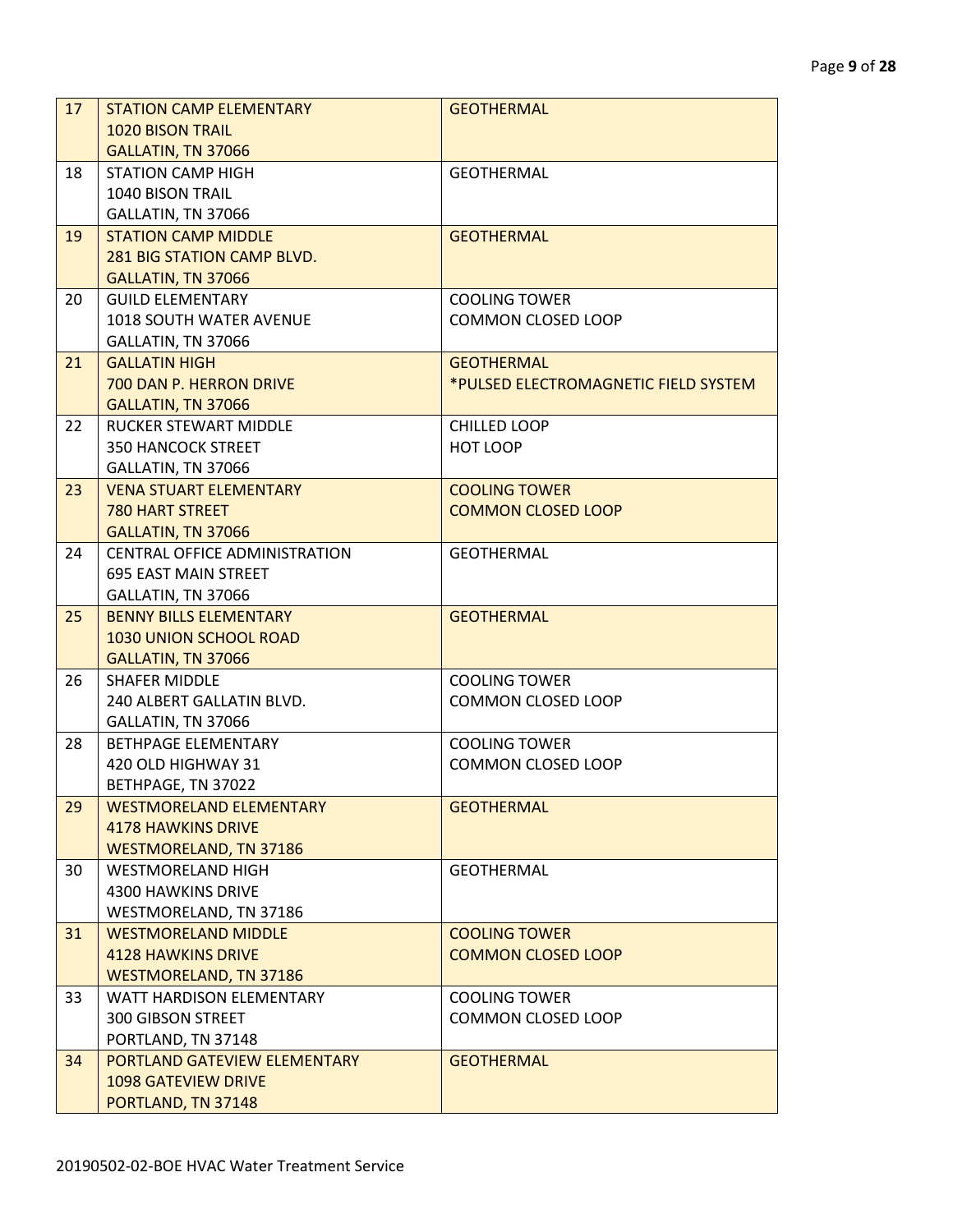| 35 | PORTLAND HIGH                  | <b>GEOTHERMAL</b>         |
|----|--------------------------------|---------------------------|
|    | <b>600 COLLEGE STREET</b>      |                           |
|    | PORTLAND, TN 37148             |                           |
| 36 | <b>PORTLAND WEST MIDDLE</b>    | <b>GEOTHERMAL</b>         |
|    |                                |                           |
|    | <b>110 NOLAN PRIVATE DRIVE</b> |                           |
|    | PORTLAND, TN 37148             |                           |
| 37 | WHITE HOUSE HIGH               | <b>CHILLED LOOP</b>       |
|    | 508 TYREE SPRINGS ROAD         | HOT LOOP                  |
|    | WHITE HOUSE, TN 37188          |                           |
| 38 | <b>WHITE HOUSE HIGH ANNEX</b>  | <b>COOLING TOWER</b>      |
|    | <b>111 MEADOWS ROAD</b>        | <b>COMMON CLOSED LOOP</b> |
|    | WHITE HOUSE, TN 37188          |                           |
| 39 | H.B. WILLIAMS ELEMENTARY       | <b>GEOTHERMAL</b>         |
|    | 115 S. PALMER CHAPEL ROAD      |                           |
|    | WHITE HOUSE, TN 37188          |                           |
| 40 | <b>WHITE HOUSE MIDDLE</b>      | <b>GEOTHERMAL</b>         |
|    | 2020 HWY 31W                   |                           |
|    | WHITE HOUSE, TN 37188          |                           |
| 41 | MILLERSVILLE ELEMENTARY        | <b>COOLING TOWER</b>      |
|    | <b>1248 LOUISVILLE HIGHWAY</b> | <b>COMMON CLOSED LOOP</b> |
|    | GOODLETTSVILLE, TN 37072       |                           |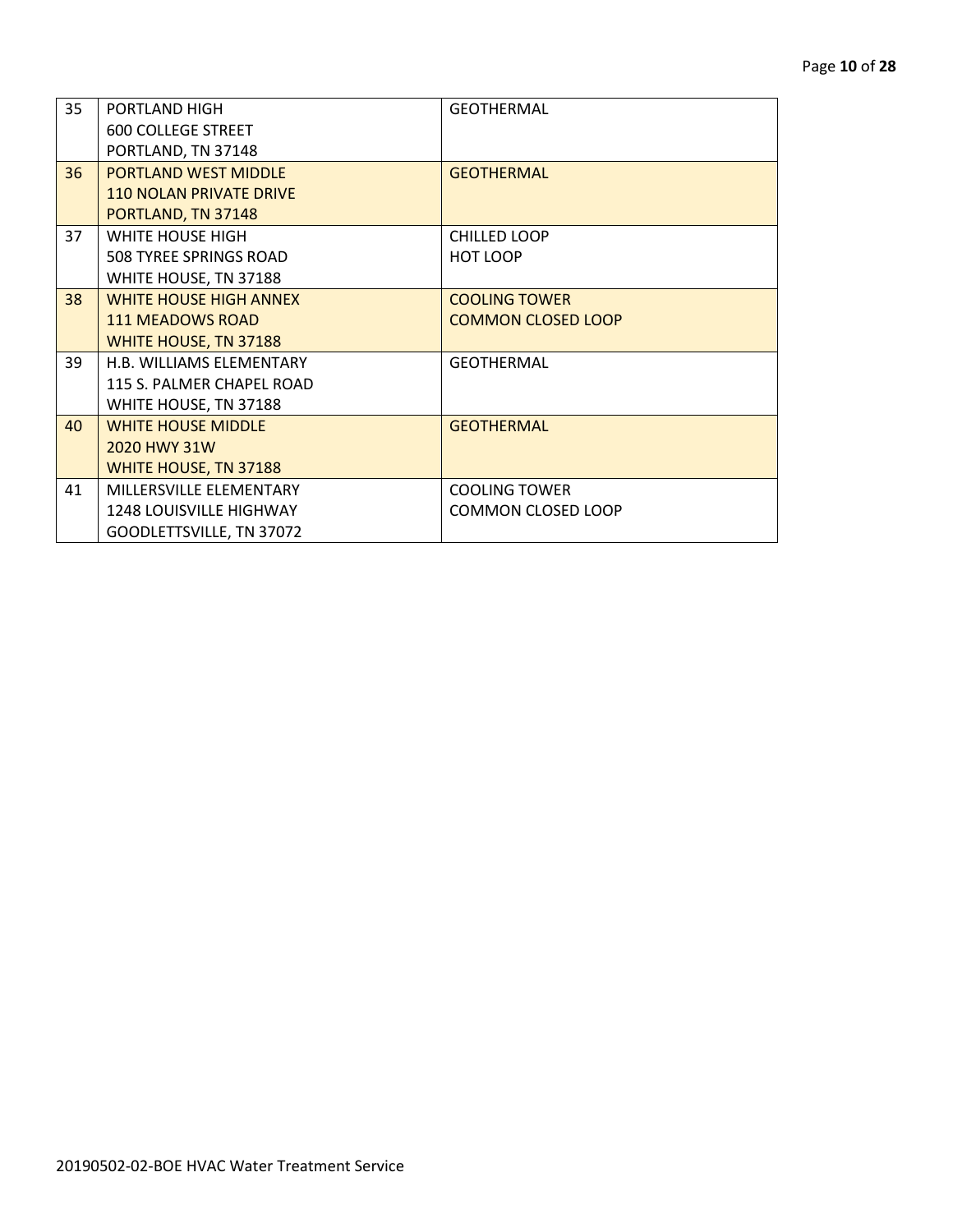- 3. Source Selection and Contract Award
	- Award(s), if made, will be made to the Responsive and Responsible proposer(s) whose proposal is most advantageous to SCS, taking into consideration price and the other evaluation criteria set forth in the RFP.
		- o General Criteria to be determined "Responsive"
			- Does the proposal include all required information, included completed attachment forms and affidavits?
			- Was the proposal delivered on or before the stated deadline? Did it include the required number of copies (hard & electronic)?
		- o General Criteria to be determined "Responsible"
			- Does the Proposer demonstrate an understanding of SCSs needs and proposed approach to the project?
			- **Does the Proposer possess the ability, capacity, skill and financial resources to provide the** service?
			- Can the Proposer take upon itself the responsibilities set forth in the RFP and produce the required outcomes in a timely fashion?
			- **Does the Proposer have the character, integrity, reputation, judgement, experience and** efficiency required for the project?
	- SCS reserves the right to enter into discussions with Proposers which have submitted proposals determined to be reasonably like of being considered for selection to assure a full understanding of and responsiveness to the RFP requirements. Every effort shall be afforded to assure fair and equal treatment with respect to the opportunity for discussion and/or revision of their respective proposals. Revisions may be permitted after the submission and prior to the award for the purpose of obtaining the best offers.
	- SCS reserves the right to negotiate price and contract terms and conditions with the most qualified proposer(s) to provide the requested service. If a mutually beneficial agreement with the lowest responsive and responsible Proposer is not reached, SCS reserves the right to enter into contract negotiations with the next lowest Proposer and continue this process until an agreement is reached.
	- Upon mutual agreement by both parties, SCS shall grant the right to extend the terms, conditions and prices of contract(s) awarded from this RFP to other Institutions (such as State, Local and/or Public Agencies) who express an interest in participating in any contract that results from this RFP. Each of the "piggyback" Institutions will issue their own purchasing documents for purchase of the goods/services. Proposer agrees that SCS shall bear no responsibility or liability for any agreements between Proposer and the other Institution(s) who desire to exercise this option.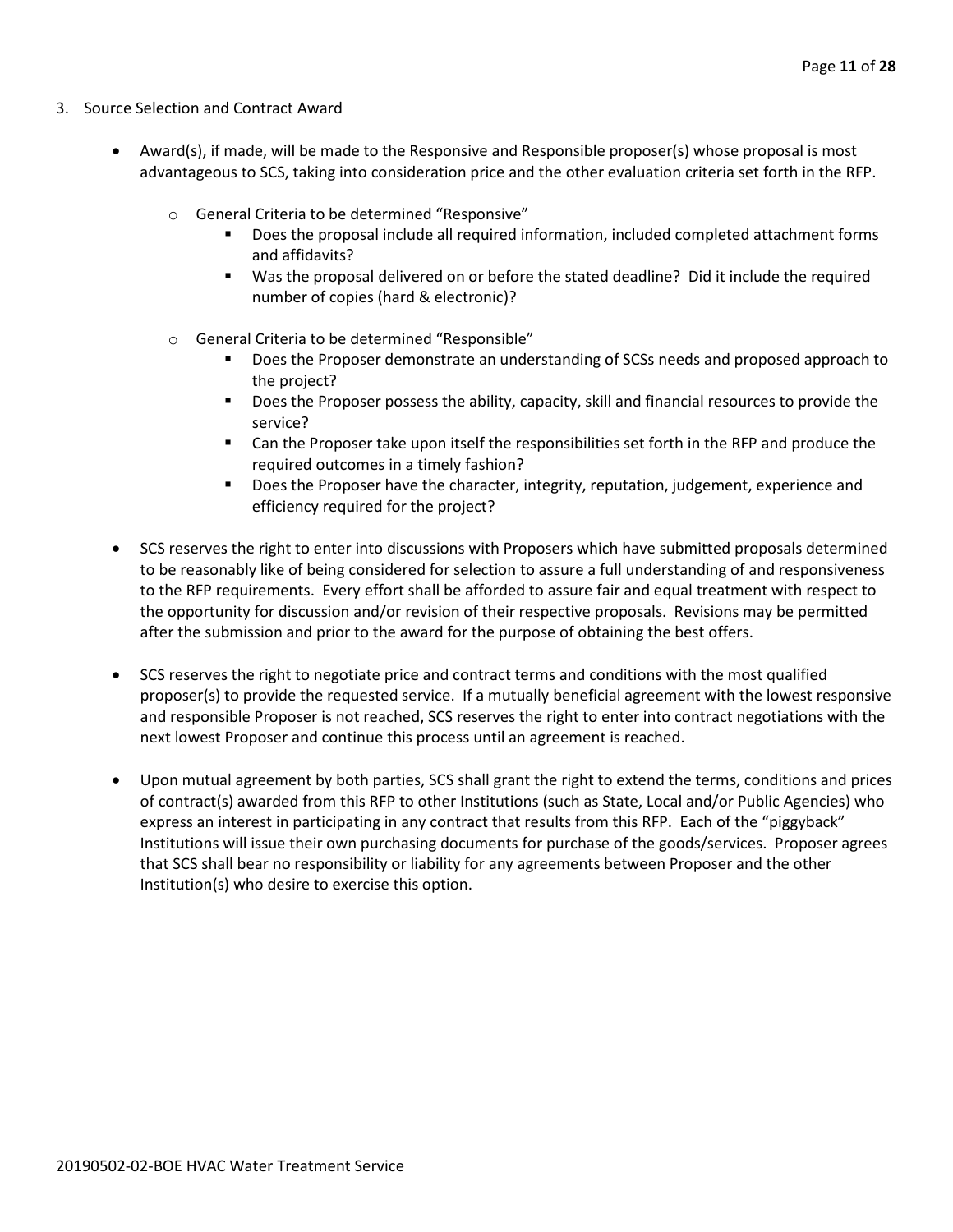4. Schedule of Events

| <b>RFP Issued</b>              | April 11, 2019           |
|--------------------------------|--------------------------|
| <b>Questions DEADLINE</b>      | April 25, 2019           |
| <b>RFP Submission DEADLINE</b> | May 2, 2019 @ 10:30 a.m. |

#### 5. Instructions for Proposal

#### 5.1. Required Forms

- Proposer must complete and submit the Attachments in Section 6. Attachments may be omitted depending on the RFP requirements. Refer to the Table of Contents for omitted Attachments.
- Evidence of a valid State of Tennessee Business License and/or Sumner County Business License.
- For all vendors with annual purchases in excess of \$50,000; a Sumner County Business License must be on file with the SCS Finance Department. Evidence of the license must be provided within ten (10) working days following notification of award; otherwise, SCS may rescind its acceptance of the Proposer's proposal.
- Copy of State of Tennessee License (if applicable) in respective field.
- If applicable, the Proposer must include a copy of the contract(s) the Proposer will submit to be signed.

#### 5.2. New Vendors

- To comply with Internal Revenue Service requirements, all vendors who perform any type of service are required to have a current IRS Form W-9 on file with the SCS Finance Department. It is a mandatory requirement to complete the IRS Form W-9 (Attachment 6.9) included in this RFP.
- To comply with the Tennessee Lawful Employment Act (50-1-702 and 50-1-703), non-employees (individuals paid directly by the employer in exchange for the individual's labor or services) must have on file one (1) of the following documents:
	- o A valid Tennessee driver's license or photo identification;
	- $\circ$  A valid driver's license or photo identification from another state where the license requirements are at least as strict as those in Tennessee;
	- o A birth certificate issued by a U.S. state, jurisdiction or territory;
	- o A U.S. government issued certified birth certificate;
	- o A valid, unexpired U.S. passport;
	- o A U.S. certificate of birth abroad (DS-1350 or FS-545)
	- o A report of birth abroad of a U.S. citizen (FS-240);
	- o A certificate of citizenship (N560 or N561);
	- o A certificate of naturalization (N550, N570 or N578);
	- o A U.S citizen identification card (I-197 or I-179); or
	- o Valid alien registration documentation or other proof of current immigration registration recognized by the United States Department of Homeland Security that contains the individual's complete legal name and current alien admission number or alien file number (or numbers if the individual has more than one number).
- 5.3. Acknowledgement of Insurance Requirements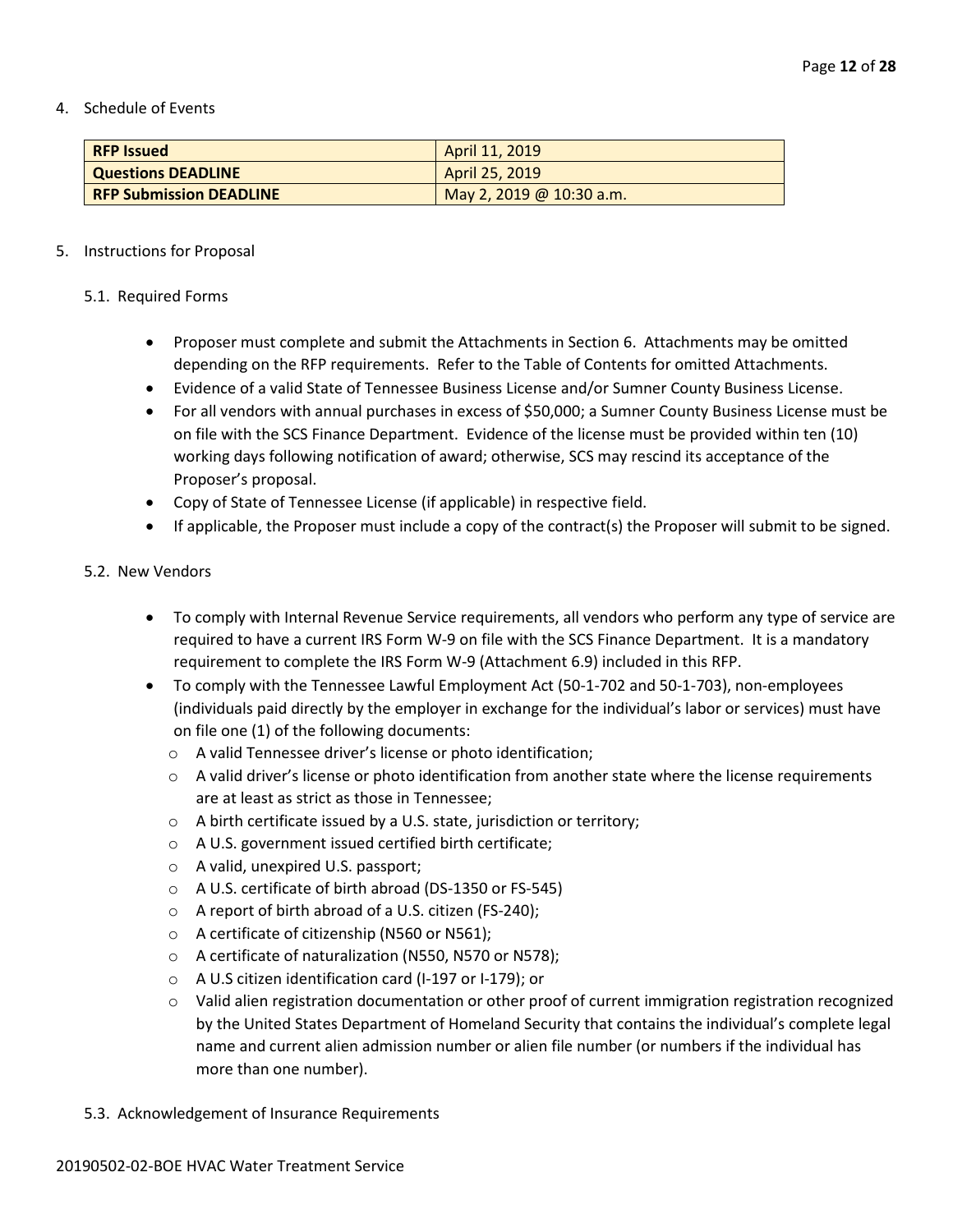By submitting a proposal, Proposer acknowledges that it has read and understands the insurance requirements for the proposal. The Proposer who may have employees, contractors, subcontractors or agents working on SCS properties shall carry current certificates for general and professional liability insurance and for workers' compensation as indicated below. The owner or Principal of each Proposer must also be insured by workers' compensation if they perform any of the services on SCS properties. There will be no exceptions to the insurance requirement. Proposer also understands that the evidence of required insurance must be submitted within fifteen (15) working days following notification of its offer being accepted; otherwise, SCS may rescind its acceptance of the Proposers proposal.

• **General Liability**

| ____________             |             |
|--------------------------|-------------|
| <b>General Aggregate</b> | \$2,000,000 |
| <b>Each Occurrence</b>   | \$1,000,000 |

#### • **Workers Compensation**

| <b>Workers Compensation</b> | Tennessee Statutory Limits |
|-----------------------------|----------------------------|
| <b>Employer's Liability</b> | \$500,000                  |

5.4. Clarification and Interpretation of RFP

The words "must" and "shall" in the RFP indicate mandatory requirements. Taking exception to any mandatory requirement shall be considered grounds for rejection. There are other requirements that SCS considers important but not mandatory. It is important to respond in a concise manner to each section and submit an itemized list of all exceptions.

5.5. Proposal Package

The package containing the proposal must be sealed and clearly marked on the outside of the package: **"20190502-02-BOE HVAC Water Treatment Service" DO NOT OPEN**

All sealed proposals packages must include all of the following. Any sealed proposals are subject to rejection as non-conforming if any applicable item is not included.

- One (1) Complete Original
- One (1) electronic format (CD/USB Drive)
- Original Signature on Original Proposal. NO copied or digital signatures.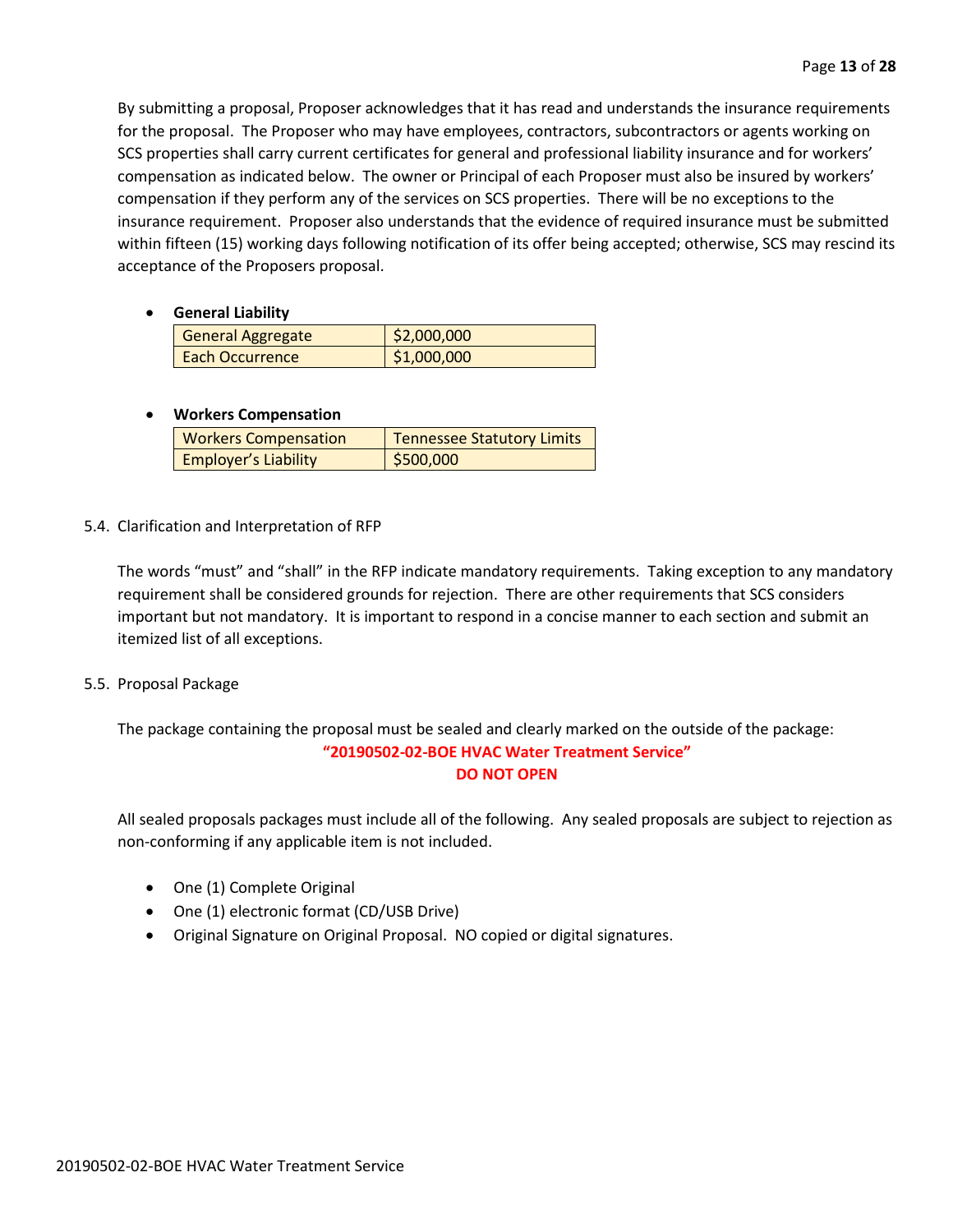The outside of the proposal package must be labeled as follows (if applicable):

- 1. Name of Company and Principal Owner, Business License Number, Expiration Date and License Classification.
- 2. In addition to Item 1, the same is applicable to masonry contractors if the work performed is > \$100,000.
- 3. In addition to Item 1, the same is applicable to HVAC, electrical, plumbing or A/C contractors if the work performed is > \$25,000.
- 4. In addition to Item 1, the same is applicable plus the Department of Environment & Conservation License Number and Classification, applicable to geothermal contractors if the work performed is > \$25,000.
- 5. If the prime contractor performs the masonry portion of the project or any of the above listed contractor skill sets and the work performed is > \$100,000; it must be so designated.
- 6. Only one (1) contractor in each classification listed shall be written on the bid envelope.
- 5.6. Delivery of Proposals

Sealed proposals will be accepted until **May 2, 2019 @ 10:30 a.m. Local Time**. Proposals received after that time will be deemed invalid. Vendors mailing proposal packages must allow sufficient time to ensure receipt of their package by the time specified. SCS shall not accept proposals via electronic transmission such as email, fax, etc. There will be no exceptions. Proposals will be opened and read aloud. The reading of the bids will begin at **10:30 a.m. Local Time**.

Due to the nature of deliveries to the SCS Support Services Facility by carriers such as UPS, FedEx and such like; the proposal package will be accepted if the date and time on the delivery confirmation are indicated to be on or before the Proposal Deadline.

| Delivery Address: | Sumner County Board of Education |
|-------------------|----------------------------------|
|                   | Attn: Purchasing Supervisor      |
|                   | 1500 Airport Road                |
|                   | Gallatin, TN 37066               |

#### 5.7. Evaluation of Proposals

The SCS Purchasing Supervisor will first examine the proposals to reject those that are clearly non-responsive to the stated requirements. Proposers who are determined to be non-responsive and/or non-responsible will be notified of this determination.

The evaluation process will include the following factors:

- Proposed Approach and Timeline
- Company Experience and Qualifications
	- o The nature and scope of the Proposers business.
	- o The number of years the Proposer has been licensed to do business.
	- o The number of years the Proposer has been providing the requested services.
	- o How many similarly sized or larger K-12 clients have you contract with?

#### 20190502-02-BOE HVAC Water Treatment Service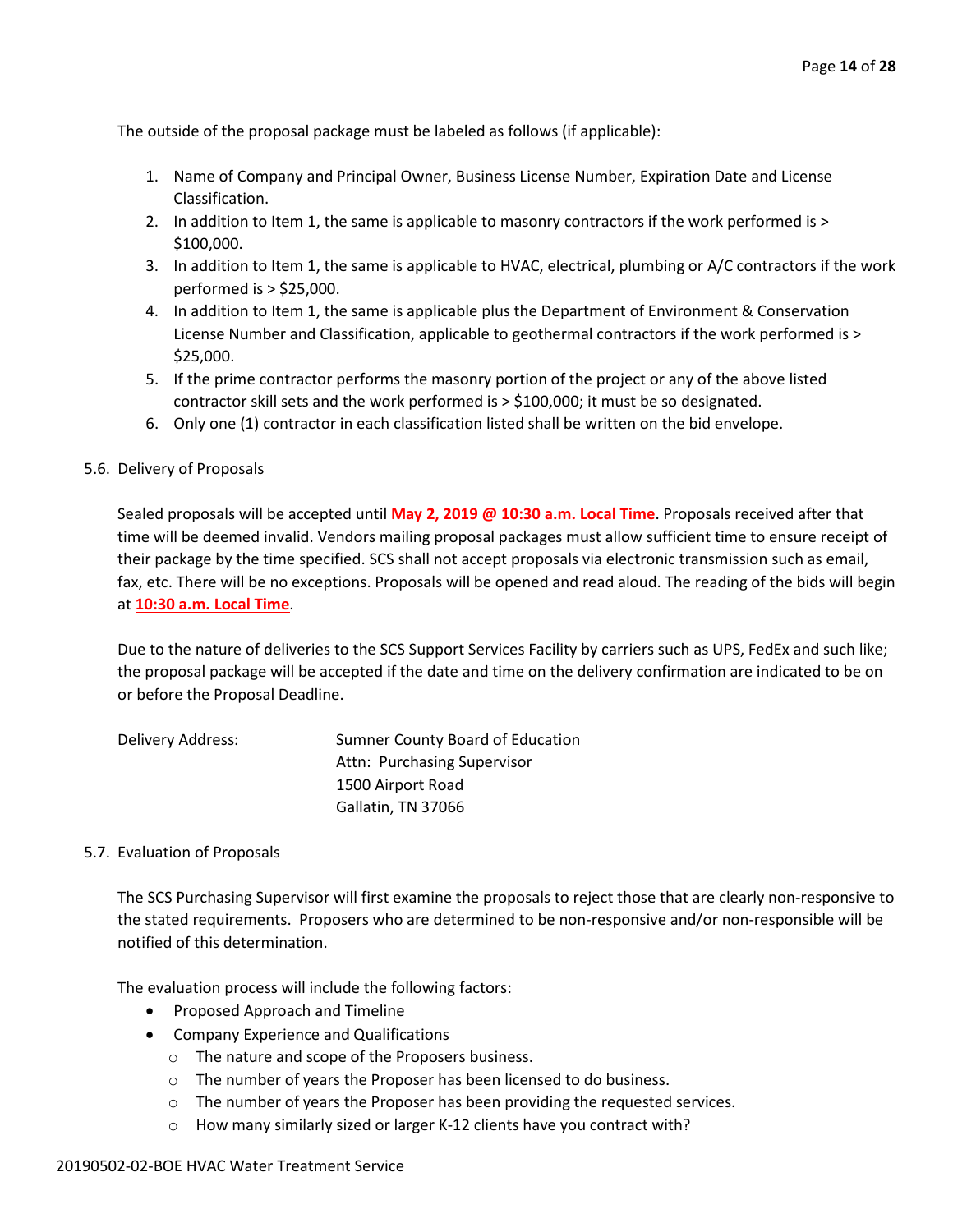- Compensation/Price Data
	- o Address all costs associated with performance of the contracted services.
- Past Performance and References
	- o Provided a minimum of three (3) client references for similar projects in size and scope successfully completed by Proposer within the last three (3) years. Attachment 6.3.
	- $\circ$  SCS may also consider other sources of pertinent past performance information, including the districts own experience with the Proposer.
- 5.8. Request for Clarification of Proposals

Requests for clarification of proposals shall be distributed by the Purchasing Supervisor in writing (or email).

#### 5.9. Protests

In the event that any interested party finds any part of the listed specifications, terms or conditions to be discrepant, incomplete or otherwise questionable in any respect; it shall be the responsibility of the concerned party to notify the SCS Purchasing Office of such matters immediately upon receipt of the RFP. All notifications must be sent to the Purchasing Supervisor via email at [purchasing@sumnerschools.org.](mailto:purchasing@sumnerschools.org)

Any actual or prospective Proposer who is aggrieved in connection with the RFP or award of a contract may protest to the Purchasing Supervisor and/or the Sumner County Board of Education at its regularly scheduled meeting.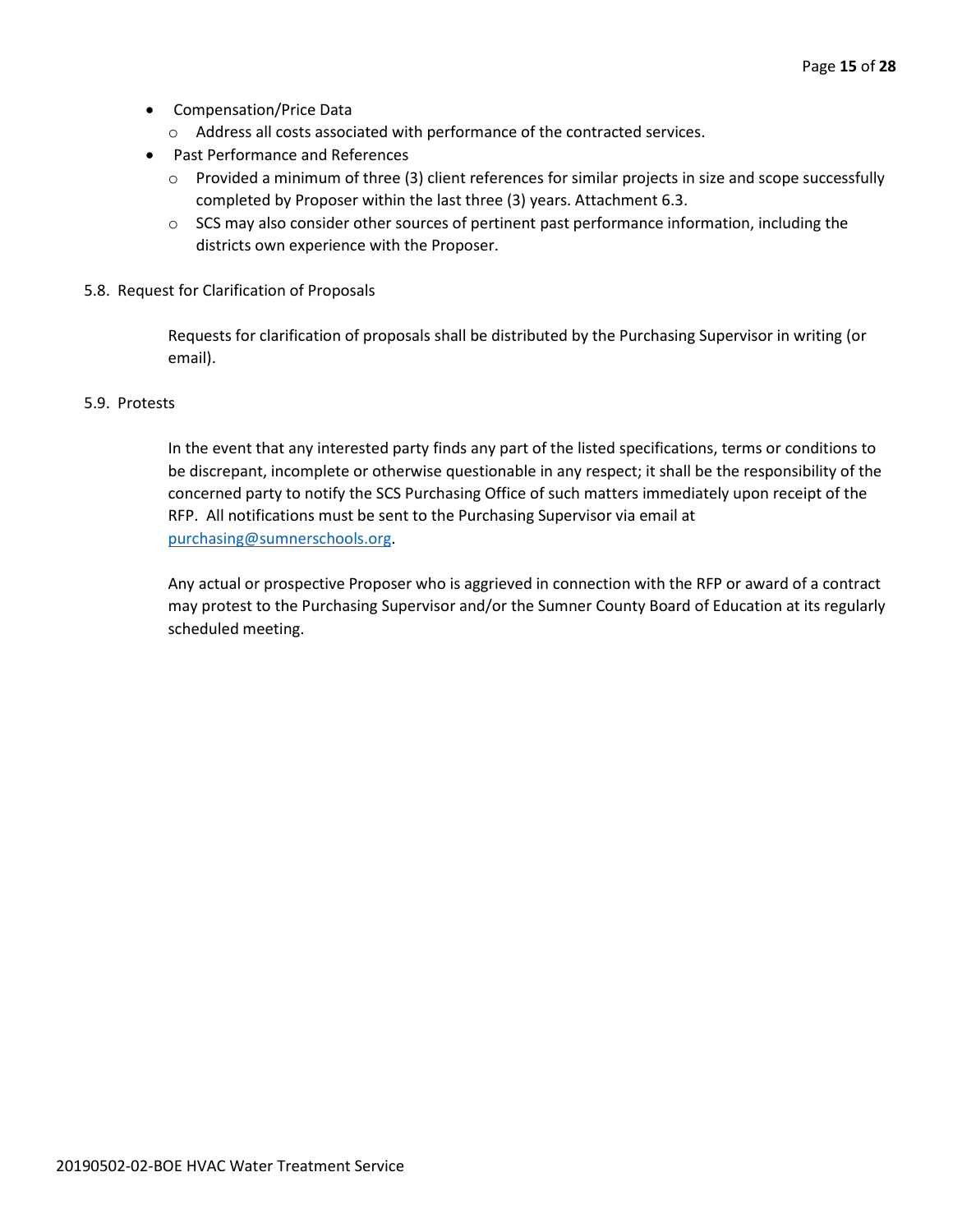#### **ATTACHMENT 6.1 - Contact Information**

| <b>Company Legal Name:</b>                 |          |  |  |  |  |  |
|--------------------------------------------|----------|--|--|--|--|--|
| <b>Company Official Address:</b>           |          |  |  |  |  |  |
|                                            |          |  |  |  |  |  |
| Company Web Site (URL):                    |          |  |  |  |  |  |
|                                            |          |  |  |  |  |  |
| Contact Person for project administration: |          |  |  |  |  |  |
|                                            |          |  |  |  |  |  |
|                                            |          |  |  |  |  |  |
|                                            |          |  |  |  |  |  |
|                                            | (office) |  |  |  |  |  |
|                                            | (mobile) |  |  |  |  |  |
|                                            |          |  |  |  |  |  |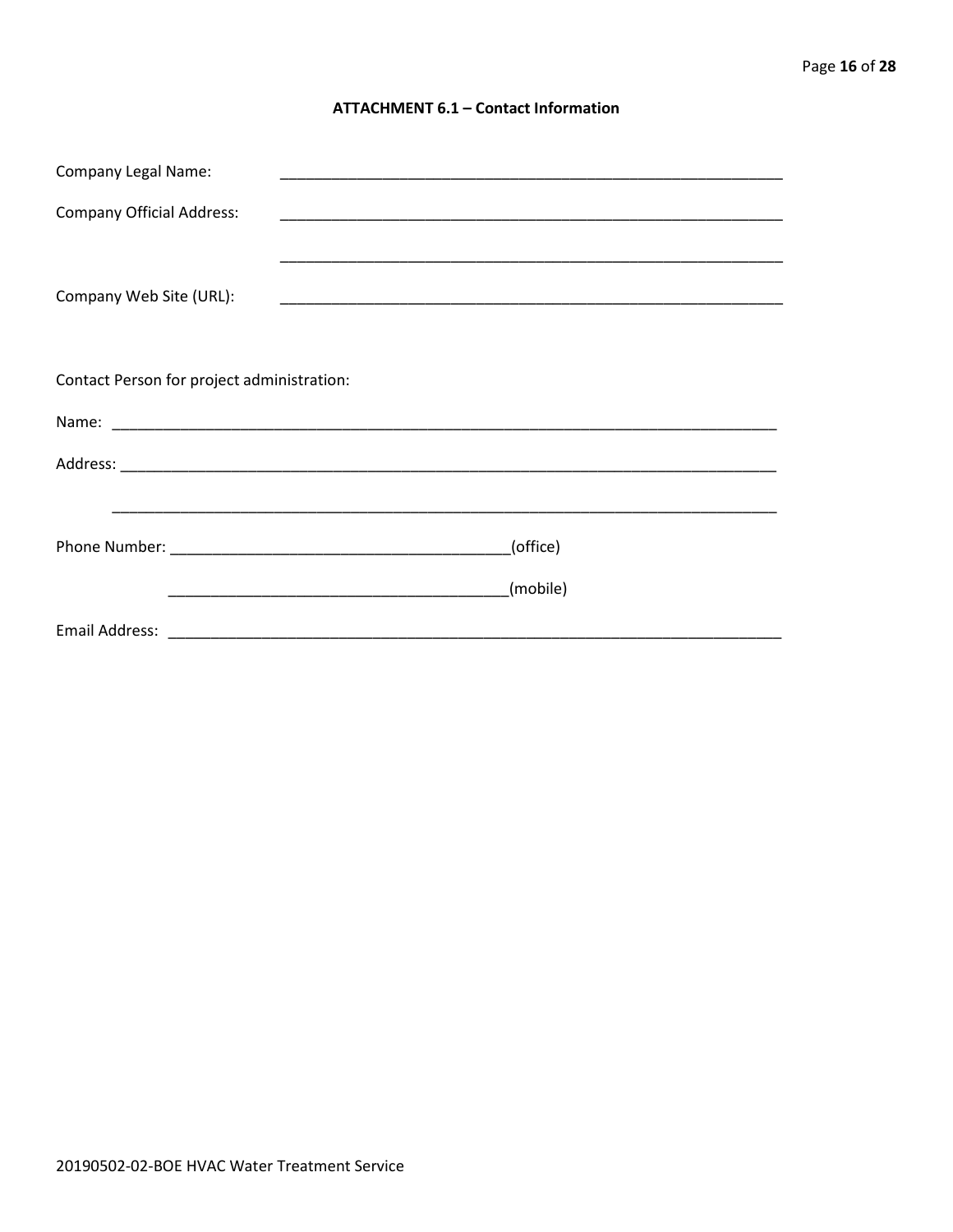

Attn: Purchasing Supervisor 1500 Airport Road Gallatin, TN 37066

#### **ATTACHMENT 6.2 – Bid Form/Certification 20190502-02-BOE HVAC Water Treatment Service**

Date \_\_\_\_\_\_\_\_\_\_\_\_\_\_\_\_\_\_\_\_\_\_\_\_\_\_\_\_\_\_\_\_

| <b>Monthly Payment</b>                                                                                      |
|-------------------------------------------------------------------------------------------------------------|
| <b>Annual Amount</b>                                                                                        |
| Cost of five (5) gallons of solution to recharge drained<br>loop (5 gal. of solution per 500 gal. of water) |

|--|

| Vendor Legal Name Manuel Allen and Contact and Contact and Contact and Contact and Contact and Contact and Contact and Contact and Contact and Contact and Contact and Contact and Contact and Contact and Contact and Contact |                    |
|--------------------------------------------------------------------------------------------------------------------------------------------------------------------------------------------------------------------------------|--------------------|
| Address                                                                                                                                                                                                                        |                    |
| (street)                                                                                                                                                                                                                       | (city, state, zip) |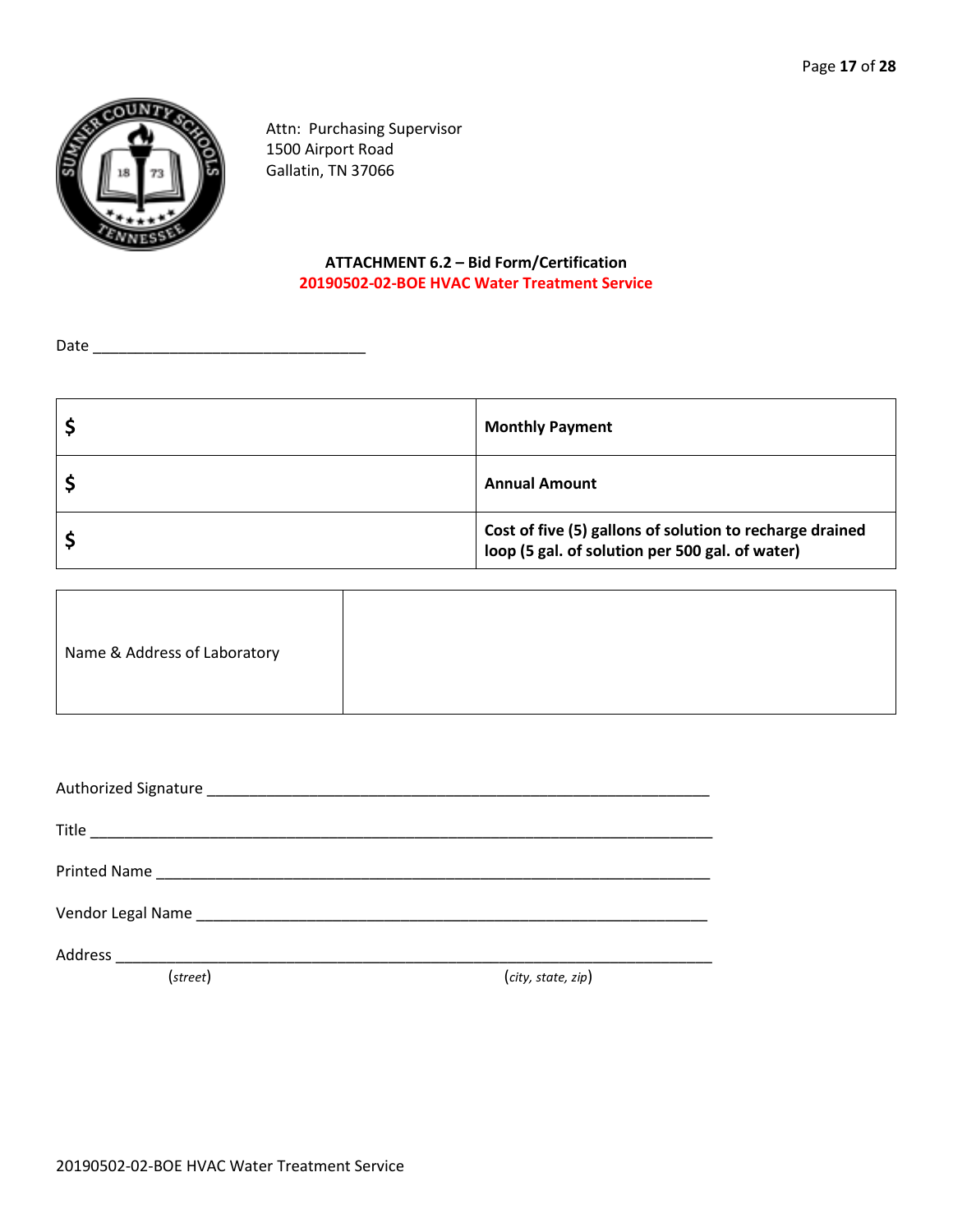| <b>ATTACHMENT 6.3 - References</b> |  |  |
|------------------------------------|--|--|
|------------------------------------|--|--|

\*Proposers may copy this page and submit additional references.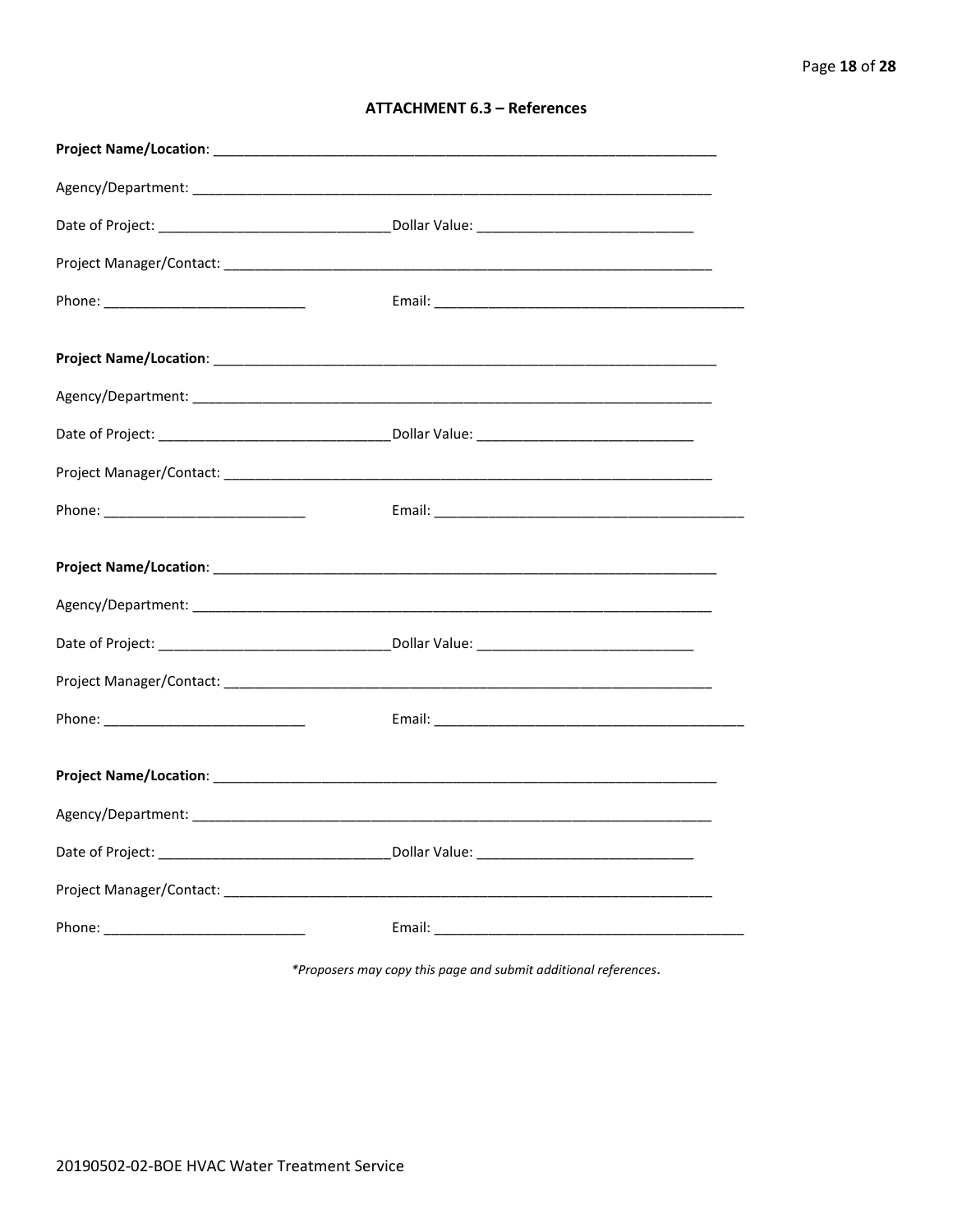#### **ATTACHMENT 6.4 – Certification Regarding Debarment or Suspension**

The prospective participant certifies, to the best of its knowledge and belief, that it and its principals:

- Are not presently debarred, suspended, proposed for debarment, declared ineligible or voluntarily excluded from participation in transactions under federal non-procurement programs by any federal department or agency;
- Have not, within the three-year period preceding the proposal, had one or more public transactions (federal, state or local) terminated for cause or default; and
- Are not presently indicated or otherwise criminally or civilly charged by a government entity (federal, state or local) and have not, within the three-year period preceding the bid, been convicted or had a civil judgement rendered against it:
	- $\circ$  For the commission of fraud or a criminal offense in connection with obtaining, attempting to obtain or performing a public transaction (federal, state or local) or a procurement contract under such a public transaction;
	- $\circ$  For the violation of federal or state antitrust statutes, including those proscribing price fixing between competitors, the allocation of customers between competitors, or bid rigging; or
	- o For the commission of embezzlement, theft, forgery, bribery, falsification or destruction of records, making false statements, or receiving stolen property.

\_\_\_\_\_\_\_\_\_\_\_\_\_\_\_\_\_\_\_\_\_\_\_\_\_\_\_\_\_\_\_\_\_\_\_\_\_\_\_\_\_\_\_\_\_\_\_\_\_\_\_\_

I understand that a false statement on this certification may be grounds for the rejection of this proposal or the termination of the award. In addition, under 18 U.S.C. 1001, a false statement may result in a fine of up to \$10,000 or imprisonment for up to five years, or both.

Name of Participating Agency: \_\_\_\_\_\_\_\_\_\_\_\_\_\_\_\_\_\_\_\_\_\_\_\_\_\_\_\_\_\_\_\_\_\_\_\_\_\_\_\_\_\_\_\_\_\_\_\_\_\_\_\_\_\_\_\_\_\_\_\_

Name and Title of Authorized Representative: \_\_\_\_\_\_\_\_\_\_\_\_\_\_\_\_\_\_\_\_\_\_\_\_\_\_\_\_\_\_\_\_\_\_\_\_\_\_\_\_\_\_\_\_\_\_\_

Signature of Authorized Representative: \_\_\_\_\_\_\_\_\_\_\_\_\_\_\_\_\_\_\_\_\_\_\_\_\_\_\_\_\_\_\_\_\_\_\_\_\_\_\_\_\_\_\_\_\_\_\_\_\_\_\_\_

Date: \_\_\_\_\_\_\_\_\_\_\_\_\_\_\_\_\_\_\_\_\_\_\_\_\_\_\_\_

\_\_\_\_ I am unable to certify to the above statement. Attached is my explanation.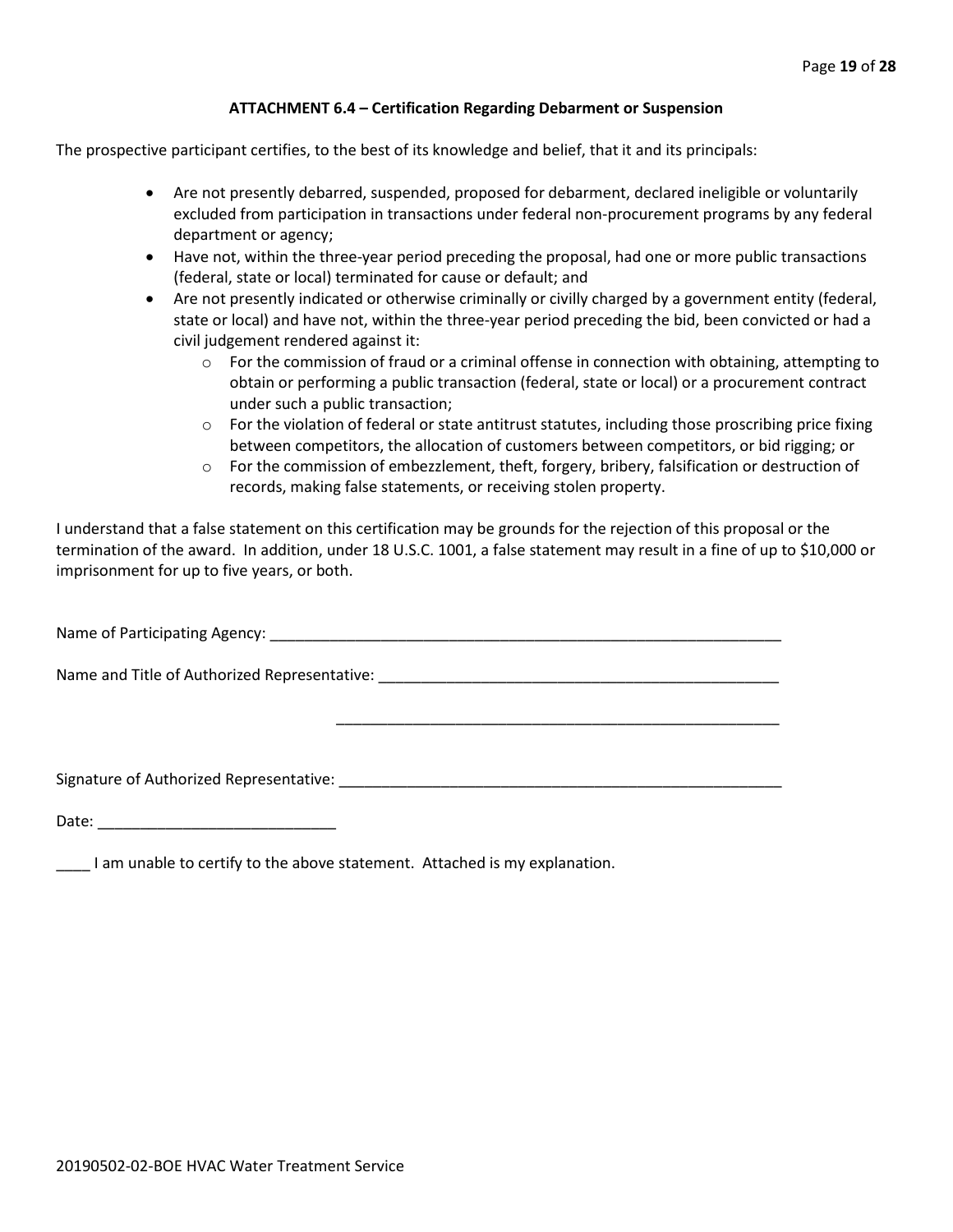#### **ATTACHMENT 6.5 – Condition of Submitting Proposal**

The undersigned Proposer has carefully examined all instructions, requirements, specifications, terms and conditions of the RFP and certifies:

- It is a reputable company regularly engaged in providing goods and/or services necessary to meet the requirements, specifications, terms and conditions of the RFP.
- All statements, information and representations prepared and submitted in response to the RFP are current, complete, true and accurate. Proposer acknowledges that the Sumner County Board of Education (SCS) will rely on such statements, information and representations in selecting the successful proposer(s).
- That the prices quoted shall be SCSs pricing for the products and/or service.
- It shall be bound by all statements, representations, warranties and guarantees made in its proposal.
- Proposer acknowledges that the contract may be canceled if any conflict of interest or appearance of a conflict of interest is discovered by SCS, in its sole discretion.
- All purchase orders must be duly authorized and executed by SCS and subject to the terms and conditions of the RFP.

By checking this box, Proposer agrees that SCS reserves the right to extend the terms, conditions, and prices of this contract to other Institutions (such as State, Local and/or Public Agencies) who express an interest in participating in any contract that results from this RFP. Each of the piggyback Institutions will issue their own purchasing documents for the goods/services. Proposer agrees that SCS shall bear no responsibility or liability for any agreements between Proposer and the other Institution(s) who desire to exercise this option.

| ADDRESS: | <u> 1999 - Johann John Stone, markin film yn y brening yn y brening yn y brening yn y brening yn y brening yn y b</u> |          |  |
|----------|-----------------------------------------------------------------------------------------------------------------------|----------|--|
|          |                                                                                                                       |          |  |
| PHONE:   |                                                                                                                       | (office) |  |
|          |                                                                                                                       | (mobile) |  |
| EMAIL:   |                                                                                                                       |          |  |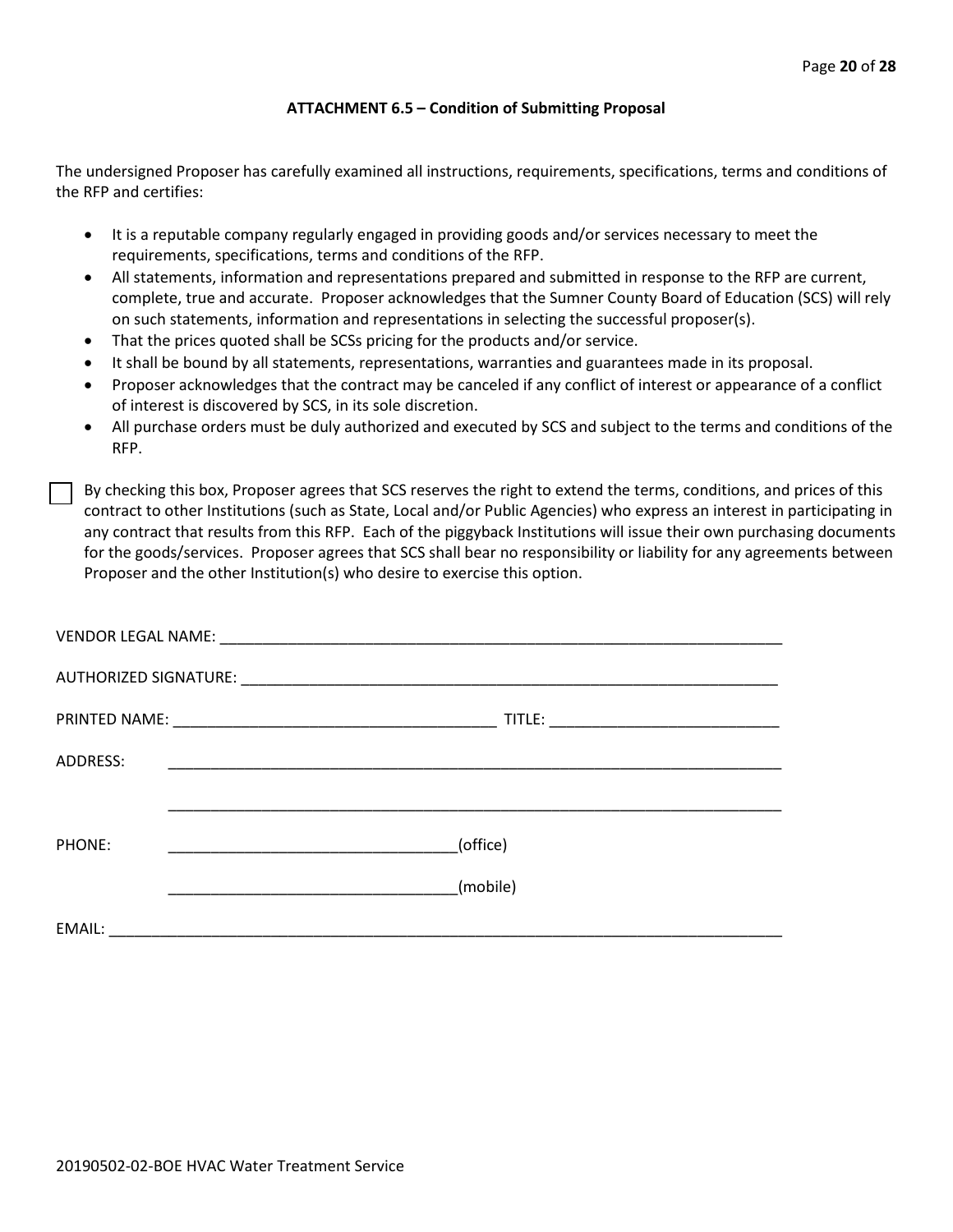#### **ATTACHMENT 6.6 – Statement of Non-Collusion**

The undersigned affirms that they are duly authorized to execute this contract, that this company, corporation, firm, partnership or individual has not prepared this proposal in collusion with any other respondent, and that the contents of this proposal as to prices, terms or conditions of said proposal have not been communicated by the undersigned nor by any employee or agent to any other person engaged in this type of business prior to the official opening of this proposal.

| Address: |          |  |  |  |  |
|----------|----------|--|--|--|--|
|          | (office) |  |  |  |  |
|          | (mobile) |  |  |  |  |
|          |          |  |  |  |  |
|          |          |  |  |  |  |
|          |          |  |  |  |  |
|          |          |  |  |  |  |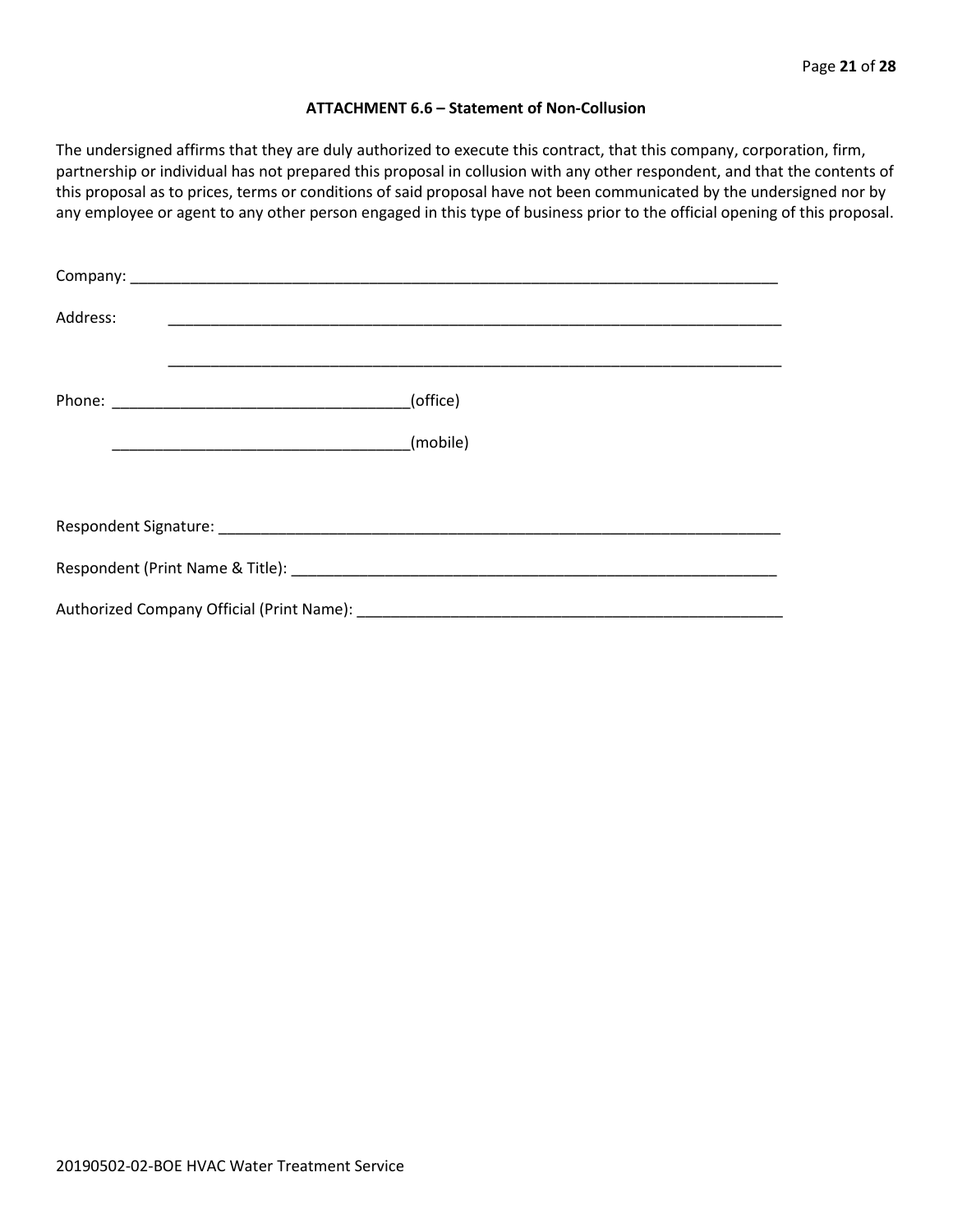#### **ATTACHMENT 6.7 – Attestation Re Personnel**

## **ATTESTATION RE PERSONNEL USED IN CONTRACT PERFORMANCE**

| CONTRACTOR LEGAL ENTITY NAME:                                          |  |
|------------------------------------------------------------------------|--|
| FEDERAL EMPLOYER IDENTIFICATION NUMBER:<br>(or Social Security Number) |  |

**The Contractor, identified above, does hereby attest, certify, warrant and assure that the Contractor shall not knowingly utilize the services of an illegal immigrant in the performance of this Contract and shall not knowingly utilize the services of any subcontractor who will utilize the services of an illegal immigrant in the performance of this Contract, T.C.A. § 12-3-309.**

SIGNATURE & DATE:

*NOTICE: This attestation MUST be signed by an individual empowered to contractually bind the Contractor.*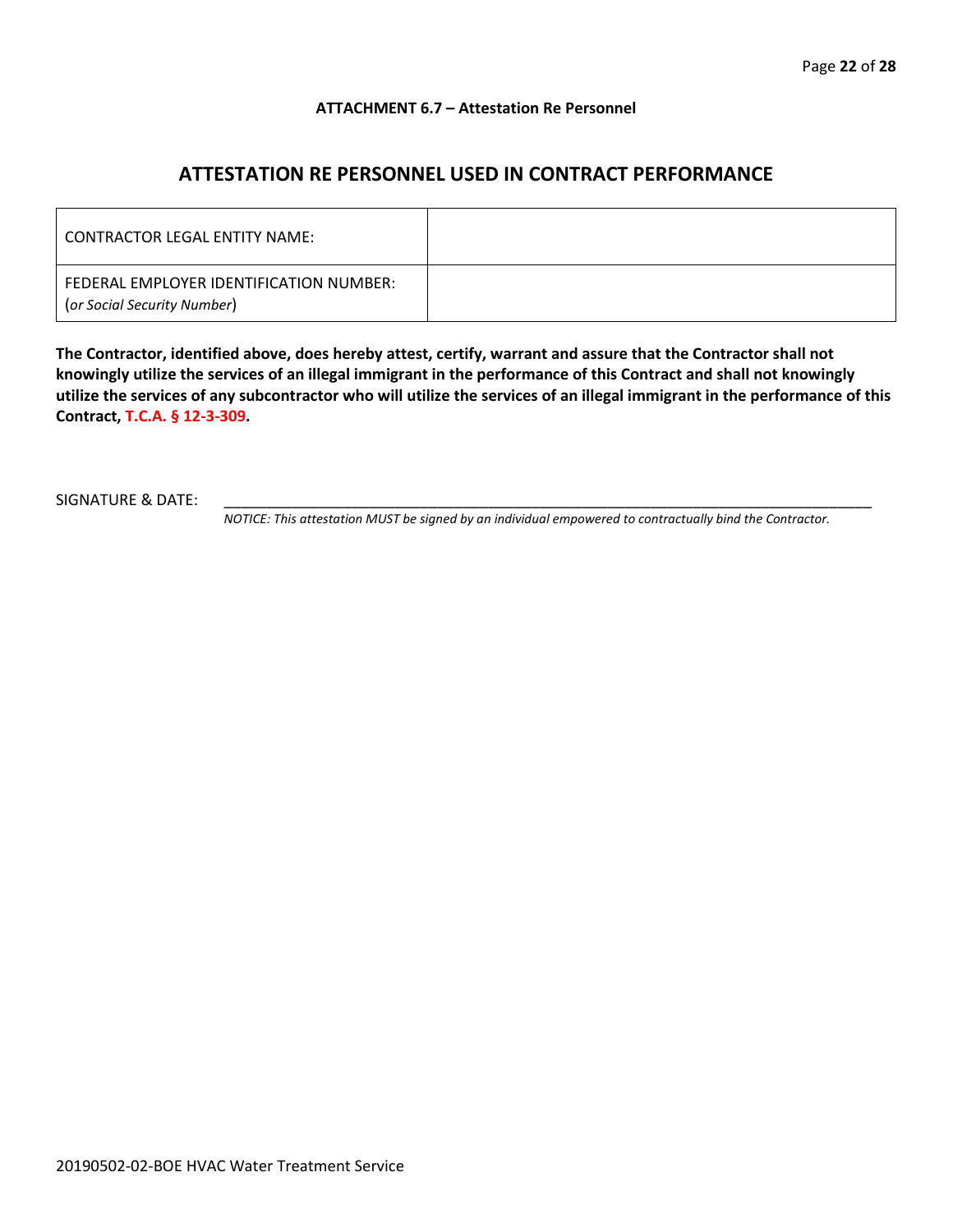#### **ATTACHMENT 6.8 – Drug Free Workplace Affidavit**

The Sumner County Board of Education is committed to maintaining a safe and productive work environment for its employees and to providing high quality service to its citizens. The goal of this policy is for Sumner County Board of Education employees and contractors to remain, or become and remain, drug-free. Abuse and dependency on alcohol and/or drugs can seriously affect the health of employees, contractors and citizens, jeopardize personal safety, impact the safety of others and impair job performance.

**STATE OF** \_\_\_\_\_\_\_\_\_\_\_\_\_\_\_\_\_\_\_\_\_\_\_\_\_\_\_\_\_\_\_\_\_

**COUNTY OF** \_\_\_\_\_\_\_\_\_\_\_\_\_\_\_\_\_\_\_\_\_\_\_\_\_\_\_\_\_\_\_\_\_

The undersigned, principal officer of

an employer of five (5) or more employees contracting with Sumner County Board of Education to provide goods or services, hereby states under oath as follows:

- 1. The undersigned is a principal officer of (hereinafter referred to as the "Company") and is duly authorized to execute this Affidavit on behalf of the Company.
- 2. The Company submits this Affidavit pursuant to T.C.A. § 50-9-113, which requires each employer with no less than five (5) employees receiving pay who contracts with the state and any local government to provide contracted services to submit an affidavit stating that such employer has a drug-free workplace program that complies with Title 50, Chapter 9 of the *Tennessee Code Annotated*.
- 3. The Company is in compliance with T.C.A. § 50-9-113 and all applicable Federal Laws, Rules and Regulations requiring a drug-free workplace program.

Further affiant saith not.

| <b>STATE OF</b>                                                                                                                                                                                  |  |           |
|--------------------------------------------------------------------------------------------------------------------------------------------------------------------------------------------------|--|-----------|
| <b>COUNTY OF</b>                                                                                                                                                                                 |  |           |
| I am personally acquainted (or proved to me on the basis of satisfactory evidence) and who acknowledged that such<br>person executed the foregoing affidavit for the purposes therein contained. |  | with whom |
|                                                                                                                                                                                                  |  |           |
|                                                                                                                                                                                                  |  |           |

Notary Public

My commission expires: \_\_\_\_\_\_\_\_\_\_\_\_\_\_\_\_\_\_\_\_\_\_\_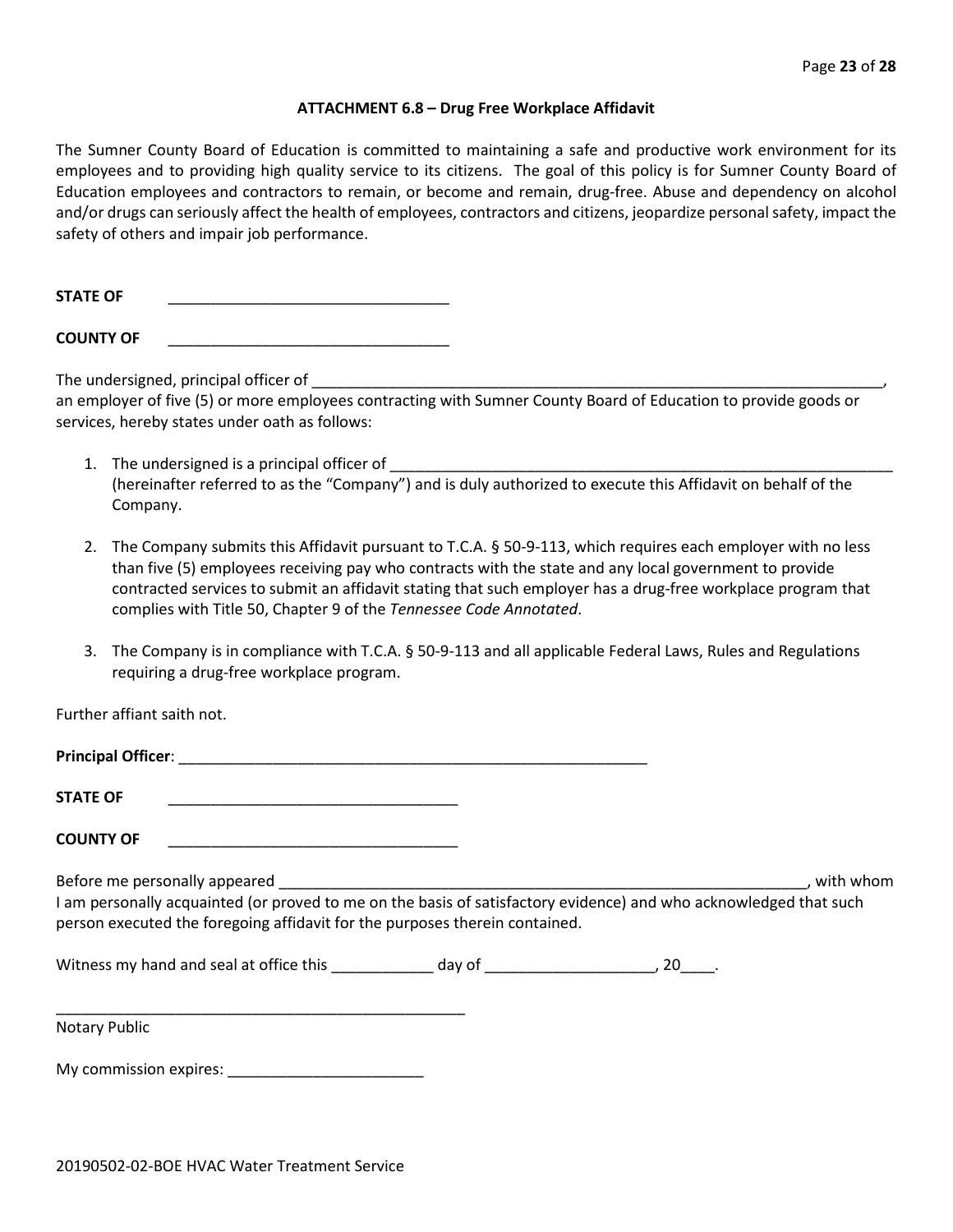#### **ATTACHMENT 6.9 – W9**

|                                                                                                                                                                                                                                                                                                                                                                                                                                                                                                                                                                                                                                                                                                                                                                                                                                                                                                                                                                                                                                                                                                                                                                                                                                                                                                                                                                                                               | <b>Request for Taxpayer</b><br><b>Identification Number and Certification</b><br>(Rev. December 2014)<br>Department of the Treasury<br>Internal Revenue Service<br>1 Name (as shown on your income tax return). Name is required on this line; do not leave this line blank. |                                                                                                                                                                                                                                                                                                                                                                                                                                                                                                                                                                                                                                                                                                                                                                                                                                                                                                                                                                                                                                                                                                                                                                                                  |                                 |        |                                                                        | Give Form to the<br>requester. Do not<br>send to the IRS. |  |  |  |  |  |
|---------------------------------------------------------------------------------------------------------------------------------------------------------------------------------------------------------------------------------------------------------------------------------------------------------------------------------------------------------------------------------------------------------------------------------------------------------------------------------------------------------------------------------------------------------------------------------------------------------------------------------------------------------------------------------------------------------------------------------------------------------------------------------------------------------------------------------------------------------------------------------------------------------------------------------------------------------------------------------------------------------------------------------------------------------------------------------------------------------------------------------------------------------------------------------------------------------------------------------------------------------------------------------------------------------------------------------------------------------------------------------------------------------------|------------------------------------------------------------------------------------------------------------------------------------------------------------------------------------------------------------------------------------------------------------------------------|--------------------------------------------------------------------------------------------------------------------------------------------------------------------------------------------------------------------------------------------------------------------------------------------------------------------------------------------------------------------------------------------------------------------------------------------------------------------------------------------------------------------------------------------------------------------------------------------------------------------------------------------------------------------------------------------------------------------------------------------------------------------------------------------------------------------------------------------------------------------------------------------------------------------------------------------------------------------------------------------------------------------------------------------------------------------------------------------------------------------------------------------------------------------------------------------------|---------------------------------|--------|------------------------------------------------------------------------|-----------------------------------------------------------|--|--|--|--|--|
| 2 Business name/disregarded entity name, if different from above<br>$\sim$<br>page<br>4 Exemptions (codes apply only to<br>3 Check appropriate box for federal tax classification; check only one of the following seven boxes:<br>Specific Instructions on<br>certain entities, not individuals; see<br>C Corporation S Corporation Partnership<br>Trust/estate<br>Individual/sole proprietor or<br>instructions on page 3):<br>Print or type<br>single-member LLC<br>Exempt payee code (if any)<br>Limited liability company. Enter the tax classification (C=C corporation, S=S corporation, P=partnership) ▶<br>Exemption from FATCA reporting<br>Note. For a single-member LLC that is disregarded, do not check LLC; check the appropriate box in the line above for<br>the tax classification of the single-member owner.<br>code (if any)<br>(Applies to accounts maintained outside the U.S.)<br>Other (see instructions) ▶<br>5 Address (number, street, and apt. or suite no.)<br>Requester's name and address (optional)<br>6 City, state, and ZIP code<br>æ<br>αñ<br>7 List account number(s) here (optional)                                                                                                                                                                                                                                                                                    |                                                                                                                                                                                                                                                                              |                                                                                                                                                                                                                                                                                                                                                                                                                                                                                                                                                                                                                                                                                                                                                                                                                                                                                                                                                                                                                                                                                                                                                                                                  |                                 |        |                                                                        |                                                           |  |  |  |  |  |
| Part I                                                                                                                                                                                                                                                                                                                                                                                                                                                                                                                                                                                                                                                                                                                                                                                                                                                                                                                                                                                                                                                                                                                                                                                                                                                                                                                                                                                                        |                                                                                                                                                                                                                                                                              | <b>Taxpayer Identification Number (TIN)</b>                                                                                                                                                                                                                                                                                                                                                                                                                                                                                                                                                                                                                                                                                                                                                                                                                                                                                                                                                                                                                                                                                                                                                      |                                 |        |                                                                        |                                                           |  |  |  |  |  |
|                                                                                                                                                                                                                                                                                                                                                                                                                                                                                                                                                                                                                                                                                                                                                                                                                                                                                                                                                                                                                                                                                                                                                                                                                                                                                                                                                                                                               | TIN on page 3.<br>guidelines on whose number to enter.                                                                                                                                                                                                                       | Enter your TIN in the appropriate box. The TIN provided must match the name given on line 1 to avoid<br>backup withholding. For individuals, this is generally your social security number (SSN). However, for a<br>resident alien, sole proprietor, or disregarded entity, see the Part I instructions on page 3. For other<br>entities, it is your employer identification number (EIN). If you do not have a number, see How to get a<br>Note. If the account is in more than one name, see the instructions for line 1 and the chart on page 4 for                                                                                                                                                                                                                                                                                                                                                                                                                                                                                                                                                                                                                                           |                                 | or     | <b>Social security number</b><br><b>Employer identification number</b> | -                                                         |  |  |  |  |  |
| Part II                                                                                                                                                                                                                                                                                                                                                                                                                                                                                                                                                                                                                                                                                                                                                                                                                                                                                                                                                                                                                                                                                                                                                                                                                                                                                                                                                                                                       | <b>Certification</b>                                                                                                                                                                                                                                                         |                                                                                                                                                                                                                                                                                                                                                                                                                                                                                                                                                                                                                                                                                                                                                                                                                                                                                                                                                                                                                                                                                                                                                                                                  |                                 |        |                                                                        |                                                           |  |  |  |  |  |
| Under penalties of perjury, I certify that:<br>1. The number shown on this form is my correct taxpayer identification number (or I am waiting for a number to be issued to me); and<br>2. I am not subject to backup withholding because: (a) I am exempt from backup withholding, or (b) I have not been notified by the Internal Revenue<br>Service (IRS) that I am subject to backup withholding as a result of a failure to report all interest or dividends, or (c) the IRS has notified me that I am<br>no longer subject to backup withholding; and<br>3. I am a U.S. citizen or other U.S. person (defined below); and<br>4. The FATCA code(s) entered on this form (if any) indicating that I am exempt from FATCA reporting is correct.<br>Certification instructions. You must cross out item 2 above if you have been notified by the IRS that you are currently subject to backup withholding<br>because you have failed to report all interest and dividends on your tax return. For real estate transactions, item 2 does not apply. For mortgage<br>interest paid, acquisition or abandonment of secured property, cancellation of debt, contributions to an individual retirement arrangement (IRA), and<br>generally, payments other than interest and dividends, you are not required to sign the certification, but you must provide your correct TIN. See the<br>instructions on page 3. |                                                                                                                                                                                                                                                                              |                                                                                                                                                                                                                                                                                                                                                                                                                                                                                                                                                                                                                                                                                                                                                                                                                                                                                                                                                                                                                                                                                                                                                                                                  |                                 |        |                                                                        |                                                           |  |  |  |  |  |
| Sign<br>Here                                                                                                                                                                                                                                                                                                                                                                                                                                                                                                                                                                                                                                                                                                                                                                                                                                                                                                                                                                                                                                                                                                                                                                                                                                                                                                                                                                                                  | Signature of<br>U.S. person $\blacktriangleright$                                                                                                                                                                                                                            |                                                                                                                                                                                                                                                                                                                                                                                                                                                                                                                                                                                                                                                                                                                                                                                                                                                                                                                                                                                                                                                                                                                                                                                                  |                                 | Date P |                                                                        |                                                           |  |  |  |  |  |
| <b>General Instructions</b><br>Section references are to the Internal Revenue Code unless otherwise noted.<br>Future developments. Information about developments affecting Form W-9 (such<br>as legislation enacted after we release it) is at www.irs.gov/fw9.<br><b>Purpose of Form</b><br>An individual or entity (Form W-9 requester) who is required to file an information<br>return with the IRS must obtain your correct taxpayer identification number (TIN)<br>which may be your social security number (SSN), individual taxpayer identification<br>number (ITIN), adoption taxpayer identification number (ATIN), or employer<br>identification number (EIN), to report on an information return the amount paid to<br>you, or other amount reportable on an information return. Examples of information<br>returns include, but are not limited to, the following:<br>· Form 1099-INT (interest earned or paid)<br>. Form 1099-DIV (dividends, including those from stocks or mutual funds)<br>. Form 1099-MISC (various types of income, prizes, awards, or gross proceeds)<br>. Form 1099-B (stock or mutual fund sales and certain other transactions by<br>brokers)                                                                                                                                                                                                                         |                                                                                                                                                                                                                                                                              | · Form 1098 (home mortgage interest), 1098-E (student loan interest), 1098-T<br>(tuition)<br>· Form 1099-C (canceled debt)<br>· Form 1099-A (acquisition or abandonment of secured property)<br>Use Form W-9 only if you are a U.S. person (including a resident alien), to<br>provide your correct TIN.<br>If you do not return Form W-9 to the requester with a TIN, you might be subject<br>to backup withholding. See What is backup withholding? on page 2.<br>By signing the filled-out form, you:<br>1. Certify that the TIN you are giving is correct (or you are waiting for a number<br>to be issued).<br>2. Certify that you are not subject to backup withholding, or<br>3. Claim exemption from backup withholding if you are a U.S. exempt payee. If<br>applicable, you are also certifying that as a U.S. person, your allocable share of<br>any partnership income from a U.S. trade or business is not subject to the<br>withholding tax on foreign partners' share of effectively connected income, and<br>4. Certify that FATCA code(s) entered on this form (if any) indicating that you are<br>exempt from the FATCA reporting, is correct. See What is FATCA reporting? on |                                 |        |                                                                        |                                                           |  |  |  |  |  |
|                                                                                                                                                                                                                                                                                                                                                                                                                                                                                                                                                                                                                                                                                                                                                                                                                                                                                                                                                                                                                                                                                                                                                                                                                                                                                                                                                                                                               |                                                                                                                                                                                                                                                                              | · Form 1099-S (proceeds from real estate transactions)<br>. Form 1099-K (merchant card and third party network transactions)                                                                                                                                                                                                                                                                                                                                                                                                                                                                                                                                                                                                                                                                                                                                                                                                                                                                                                                                                                                                                                                                     | page 2 for further information. |        |                                                                        |                                                           |  |  |  |  |  |

Cat. No. 10231X

Form W-9 (Rev. 12-2014)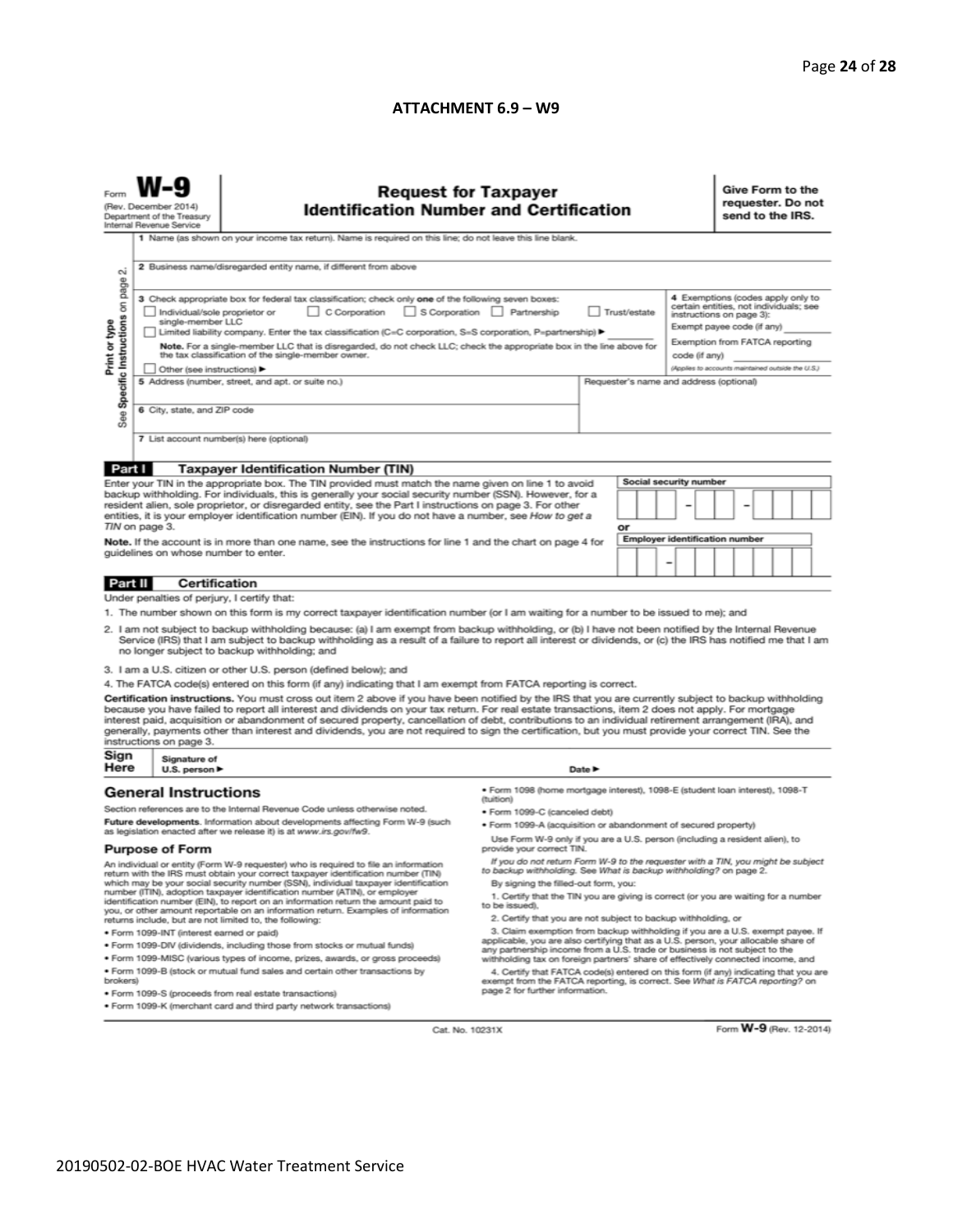#### **ATTACHMENT 6.10 – Standard Terms & Conditions SUMNER COUNTY BOARD OF EDUCATION (SCS)**

#### **1. PREPARATION AND SUBMISSION OF BID.**

- **a.** Failure to examine any drawings**,** specifications, or instructions will be at the proposer's risk. Any deviation from the stated terms, conditions and specifications must be coordinated with and approved in writing by the SCS Purchasing Supervisor.
- **b.** RFP SUBMITTAL / SIGNATURE: Proposal shall give the full name and business address of the bidder. If the proposer is a corporation, the name shall be stated as it is in the corporate charter. Proposals must be signed in ink by the proposer's authorized agent. Unsigned proposals will be rejected. Proposals are to be sealed and the outside of the envelope is to reference the RFP number. The person signing the proposal must show their title, and if requested by the institution, must furnish satisfactory proof of his or her authority to bind his or her company in contract. Proposer understands that by submitting a proposal with an authorized signature, it shall constitute an offer to SCS. Proposals must be typewritten or in ink; otherwise they may not be considered. Purchase orders will be issued to the firm name appearing on the W9. Electronic submissions via email, fax, etc. shall not be accepted.
- **c.** SCS is not responsible for any costs incurred by any vendor pursuant to the RFP. The vendor shall be responsible for all costs incurred in connection with the preparation and submission of its proposal.
- **d.** All proposers must be in compliance with T.C.A. § 62-6-119 at the time of proposal submission and provide evidence of compliance with the applicable provisions of the chapter before such proposal may be considered.
- **e.** Proposals are to be received in the location designated in the RFP no later than the specified date and time. Late submissions will NOT be opened or considered.
- **f.** No erasures permitted. Errors may be crossed out and corrections printed in ink or typewritten adjacent to error and must be initialed in ink by person signing the proposal.
- **g.** Specifications: Reference to available specifications shall be sufficient to make the terms of the specifications binding on the proposer. The use of the name of a manufacturer, or any special brand or make in describing an item does not restrict the proposer to that manufacturer or specific article, unless specifically stated. Comparable products of other manufacturers will be considered if proof of compatibility is contained in the proposal. Proposers are required to notify SCSs Purchasing Supervisor whenever specifications/procedures are not perceived to be fair and open. The articles on which the proposal is submitted must be equal or superior to that specified. Informative and Descriptive Literature: The proposer must show brand or trade names of the articles proposed, when applicable. It shall be the responsibility of the proposer, including proposer's whose product is referenced, to furnish with the proposer such specifications, catalog pages, brochures or other data as will provide an adequate basis for determining the quality and functional capabilities of the product offered. Failure to provide this data may be considered valid justification for rejection of proposer.
- **h.** Samples: Samples of items when called for, must be furnished free of expense, and if not destroyed will, upon proposer's request within ten (10) days of RFP opening, be returned at the proposer's expense. Each sample must be labeled with the proposer's name, manufacturer's brand name and number, RFP number and item reference.
- **i.** Time of Performance: The number of calendar days in which delivery is to be made after receipt of order shall be stated in the RFP and may be a factor in making an award, price notwithstanding. If no delivery time is stated in the bid, bidder agrees that delivery is to be made within two weeks (10 business days) of order.
- **j.** Transportation and delivery charges should be included in the price and be fully prepaid by the vendor to the destination specified in the RFP. Proposal prices shall include delivery of all items F.O.B. destination.
- **k.** New materials and supplies must be delivered unless otherwise specifically stated in the RFP.
- **l.** Alternate/multiple bids will not be considered unless specifically called for in the RFP.
- **m.** Only proposals submitted on RFP forms furnished by SCS will be considered.
- n. By signing this RFP where indicated, the proposer agrees to strictly abide by all local, state and federal statutes and regulations. The proposer further certifies that this proposer is made without collusion or fraud.
- **o.** Error in Proposal. In case of error in the extension of prices in the proposal, the unit price will govern. Late submissions will NOT be opened or considered. Proposers are cautioned to verify their proposals before submission, as amendments received after the ITB deadline will not be considered. No proposals shall be altered, amended or withdrawn after opening. After proposal opening, a proposer may withdraw a proposal only when there is obvious clerical error such as a misplaced decimal point, or when enforcement of the proposal would impose unconscionable hardship due to an error in the proposal resulting in a quotation substantially below the other proposals received. Proposal withdrawals will be considered only upon written request of the proposer.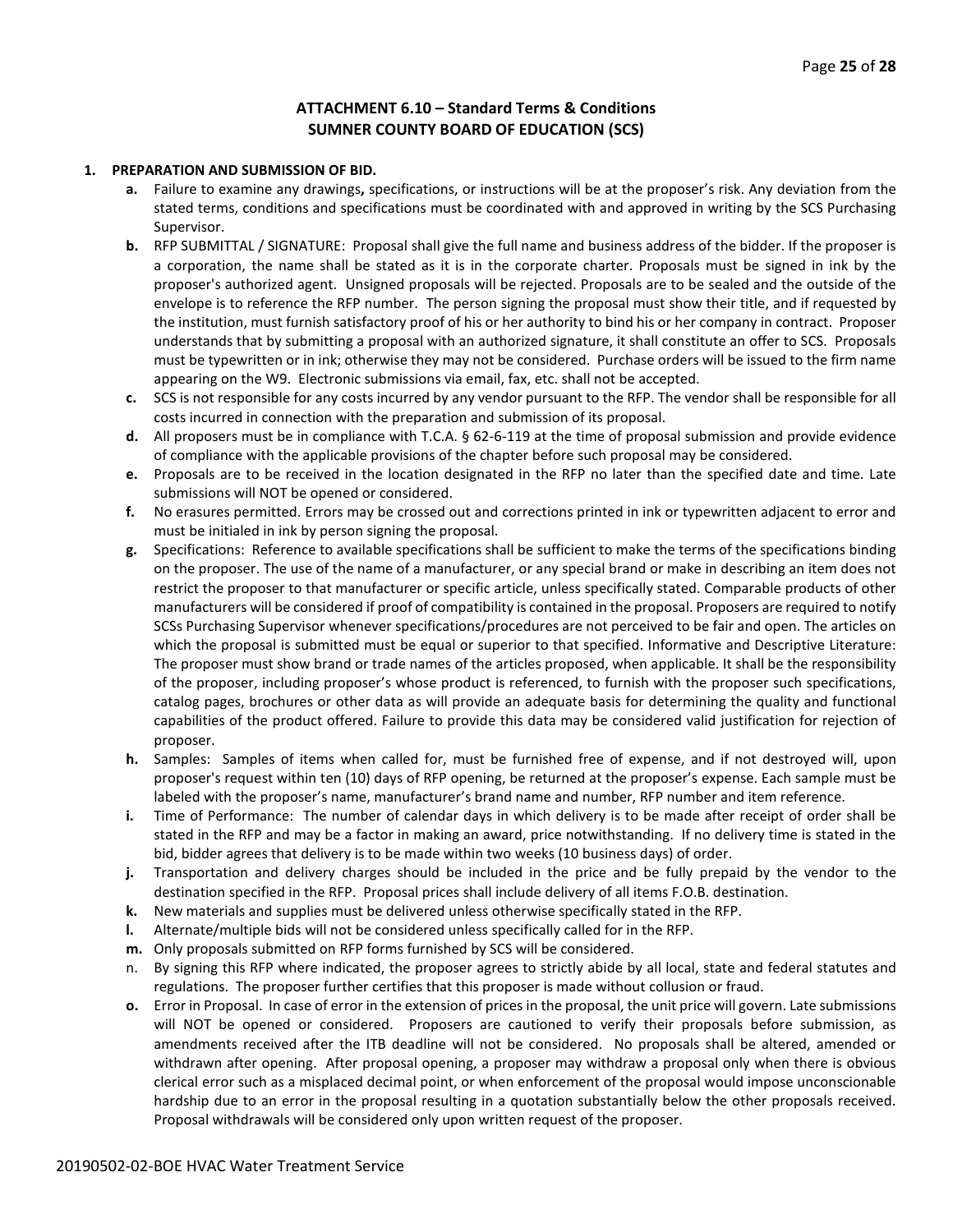- **2. OPEN RECORDS.** In order to comply with the provisions of the Tennessee Open Records Act, all proposals will be publicly opened and are subject to public inspection after the award upon written request. Proposers may be present at ITB opening. Summary information will be posted the SCS website, www.sumnerschools.org under the Invitation to Bid link.
- **3. ACCEPTANCE AND AWARD.** SCS reserves the right to reject any and all proposals and to waive any informality in proposals and, unless otherwise specified by the proposer to accept any item in the proposal. Action to reject all proposals shall be taken for unreasonably high prices, errors in the proposal documents, cessation of need, unavailability of funds, or any other reason approved by SCS.
	- a. Contracts and purchases will be made with the lowest, responsive, responsible, qualified proposer. The quality of the articles to be supplied, their conformity with the specifications, their suitability to the requirements of the Institution, cash discount offered, and the delivery terms will be taken into consideration.
	- b. Any deviation from these stated terms, specifications and conditions must be coordinated with and approved in writing by the Purchasing Supervisor.
	- c. Prices quoted on the response (if any) are to be considered firm and binding until the said equipment, supplies or services are in the possession of SCS.
	- d. SCS reserves the right to order more or less than the quantity listed in the proposal.
	- e. If a proposer fails to state a time within which a proposal must be accepted, it is understood and agreed that SCS shall have ninety (90) days to accept.
	- f. No purchase or contract is authorized or valid until the issuance of a SCS purchase order in accordance with SCS policy. No SCS employee is authorized to purchase equipment, supplies or services prior to the issuance of such a purchase order.
	- g. The contract may not be assigned without written SCS consent.
	- h. If the appropriate space is marked on the ITB, other Institutions (such as State, Local and/or Public Agencies) may purchase off the contract during the same period as SCS.
	- i. The awarded proposer will be required to post a performance and payment bond in the amount of 25% of the contract price if it exceeds \$100,000 as stated by T.C.A. §12-4-201.
	- j. If the project cost is in excess of \$25,000 a performance bond must be secured by the requesting part in an amount equal to the market improvement value.
- **4. PAYMENT**. Payment terms must be specified in the proposal, including any discounts for early payment. Partial payments will not be approved unless justification for such payment can be shown. Terms will be NET 30 days. Payment will not be made until the conditions and specifications of the RFP are inspected and approved as conforming by persons appointed by SCS.
- **5. DEFAULT OF SELECTED VENDOR.** In case of vendor default, SCS may procure the articles or services from other sources and hold the defaulting vendor responsible for any resulting cost. If the awarded vendor violates any terms of their response, the contract, SCS policy or any law, they may be disqualified from proposing for a period of two years for minor violations or longer for major violations. Proposals from disqualified proposers will not be accepted during the period of disqualification.
- **6. INSPECTION OF PURCHASES.** Articles received which are not equivalent will not be accepted and will be picked up by the vendor or returned to vendor, shipping charges collect. SCS shall have a reasonable period in which to inspect and accept or reject materials without liability. If necessity requires SCS to use nonconforming materials, an appropriate reduction in payment may be made.
- **7. TAXES.** SCS is tax exempt; do not include taxes in quotation. Vendors making improvements or additions to or performing repair work on real property for SCS are liable for any applicable sales or use tax on tangible personal property used in connection with the contract or furnished to vendors by the state for use under the contract.
- **8. NONDISCRIMINATION.** SCS is an equal opportunity employer. SCS and bidder agree to comply with Titles VI and VII of the Civil Rights Act of 1964, Title IX of the Education Amendments of 1972, Section 504 of the Rehabilitation Act of 1973, Executive Order 11,246, the Americans with Disabilities Act of 1990 and the related regulations to each. Each party assures that it will not discriminate against any individual including, but not limited to employees or applicants for employment and/or students, because of race, religion, creed, color, sex, age, disability, veteran status or national origin. In the event that any claims should arise with regards to violations of any such local, state or federal law, statues, rule or regulations, the vendor will indemnify and hold SCS harmless for any damages, including court costs or attorney fees, which might be incurred.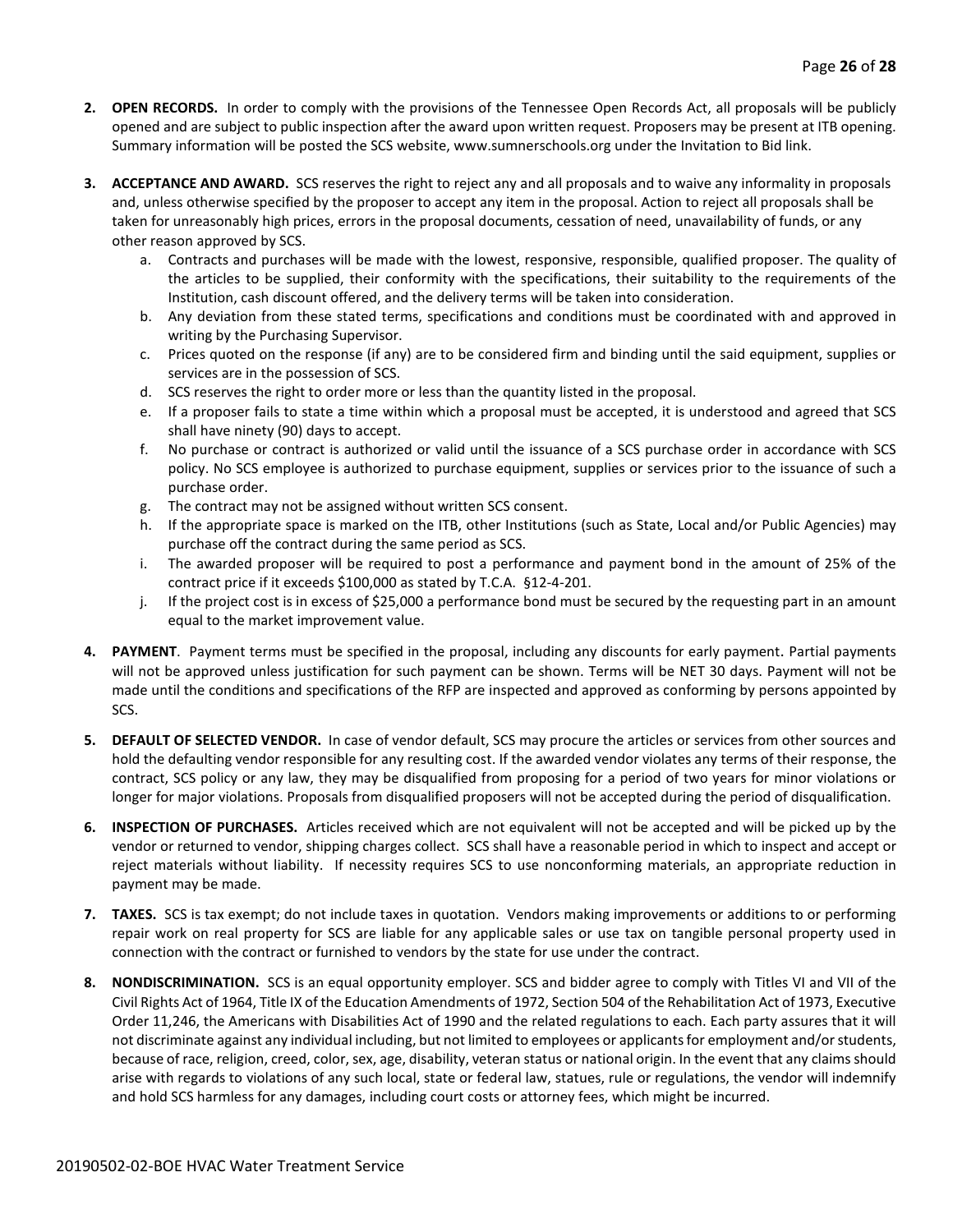- **9. PROHIBITIONS/NO VENDOR CONTRACT FORM.** Acceptance of gifts from vendors is prohibited. T.C.A. §12-4-106. The contract documents for purchase under this RFP shall consist of the successful proposer's bid and SCSs purchase order. **The proposer may request exceptions to terms and conditions and/or request SCS to accept other terms and conditions by means of subsequent documents such as invoices, warranty agreements, license agreements, etc. All subsequent document shall be open to revision for impermissible language. SCS reserves the right to render the proposal unresponsive and subject the proposal to rejection if successful terms cannot be negotiated.**
- **10. PROHIBITION ON HIRING ILLEGAL IMMIGRANTS.** Tennessee Public Chapter No. 878 of 2006, T.C.A. §12-3-309, requires that Contractor attest in writing that Contractor will not knowingly utilize the services of illegal immigrants in the performance of this Contract and will not knowingly utilize the services of any subcontractor, if permitted under this Contract, who will utilize the services of illegal immigrants in the performance of this Contract. The attestation shall be made on the form, Attestation re Personnel Used in Contract Performance ("the Attestation"), which is attached and hereby incorporated by this reference.
- **11. SALES AND USE TAX.** Before the Purchase Order/Contract resulting from this RFP/RFQ is signed, the apparent successful proposer must be registered with the Department of Revenue for the collection of Tennessee sales and use tax as required by T.C.A. §12-3-306.
- **12. ASSIGNMENT.** Neither the vendor nor SCS may assign this agreement without prior written consent of the other party.
- **13. LIABILITIES.** The vendor shall indemnify SCS against liability for any suits, actions or claims of any character arising from or relating to the performance under this agreement by the vendor or its subcontractors. SCS has no obligation for the payment of any judgement or the settlement of any claim made against the vendor or its subcontractors as a result of obligations under this contract.
- **14. APPLICABLE LAW.** Any contract shall be interpreted under the laws and statutes of the State of Tennessee. SCS does not enter into contracts which provide for mediation or arbitration. Any action arising from any contract made from this RFP shall be brought in the state courts in Sumner County, TN or in the United States Federal District Court for the Middle District of Tennessee.

Additionally, it is a violation of state statutes to purchase materials, supplies, services or any other item from a vendor that is a commissioner, official, employee or board member that has any financial or beneficial interest in such transaction, T.C.A. §12-4-101.

- **15. FUNDS**. The Proposer understands and accepts the non-appropriation of funds provision of SCS.
- **16. DATA PRIVACY AND SECURITY**. Personal Information (PI) includes but is not limited to that information protected by HIPAA, the HITECH Act, FERPA, or Gramm-Leach-Bliley) or such information which would allow a third party to gain access to the personal, medical or financial records of any of any party. Vendor represents and warrants that its collection, access, use, storage, disposal and disclosure of PI complies with all applicable federal and state privacy and data protection laws. Vendor represents and warrants that Vendor will maintain compliance with the SSAE 16 standard, and shall undertake any audits and risk assessments Vendor deems necessary to maintain compliance with SSAE16. If PI provided by SCS to Vendor is subject to FERPA. Vendor agrees that in its handling of FERPA data it will perform as a school official as that term is defined by FERPA regulations. Vendor acknowledges that its improper disclosure or re-disclosure of PI covered by FERPA may, under certain circumstances, result in Vendor's exclusion from eligibility to contract with SCS for at least five (5) years. Vendor shall provide SCS with the name and contact information for an employee of Vendor who shall serve as SCS's primary security contact and shall be available to assist Customer twenty-four (24) hours per day, seven (7) days per week as a contact in resolving obligations associated with any security incident in which it is reasonably suspected that there has been a breach of information security. Vendor shall immediately mitigate or resolve any Security Incident, at Vendor's expense and in accordance with applicable privacy rights, laws, regulations and standards. Vendor shall reimburse SCS for actual costs incurred by SCS in responding to, and mitigating damages caused by, any Security Incident, including all costs of notice and/or remediation incurred under applicable law as a result of the Security Incident.
- **17. IRAN DIVESTMENT ACT.** By submission of this proposal, each proposer and each person signing on behalf of any proposer certified, and in the case of a joint proposal, each party thereto certifies as to its own organization, under penalty of perjury, that to the best of its knowledge and belief that each proposer is not on the list created pursuant to T.C.A. §12-12- 106.

#### 20190502-02-BOE HVAC Water Treatment Service